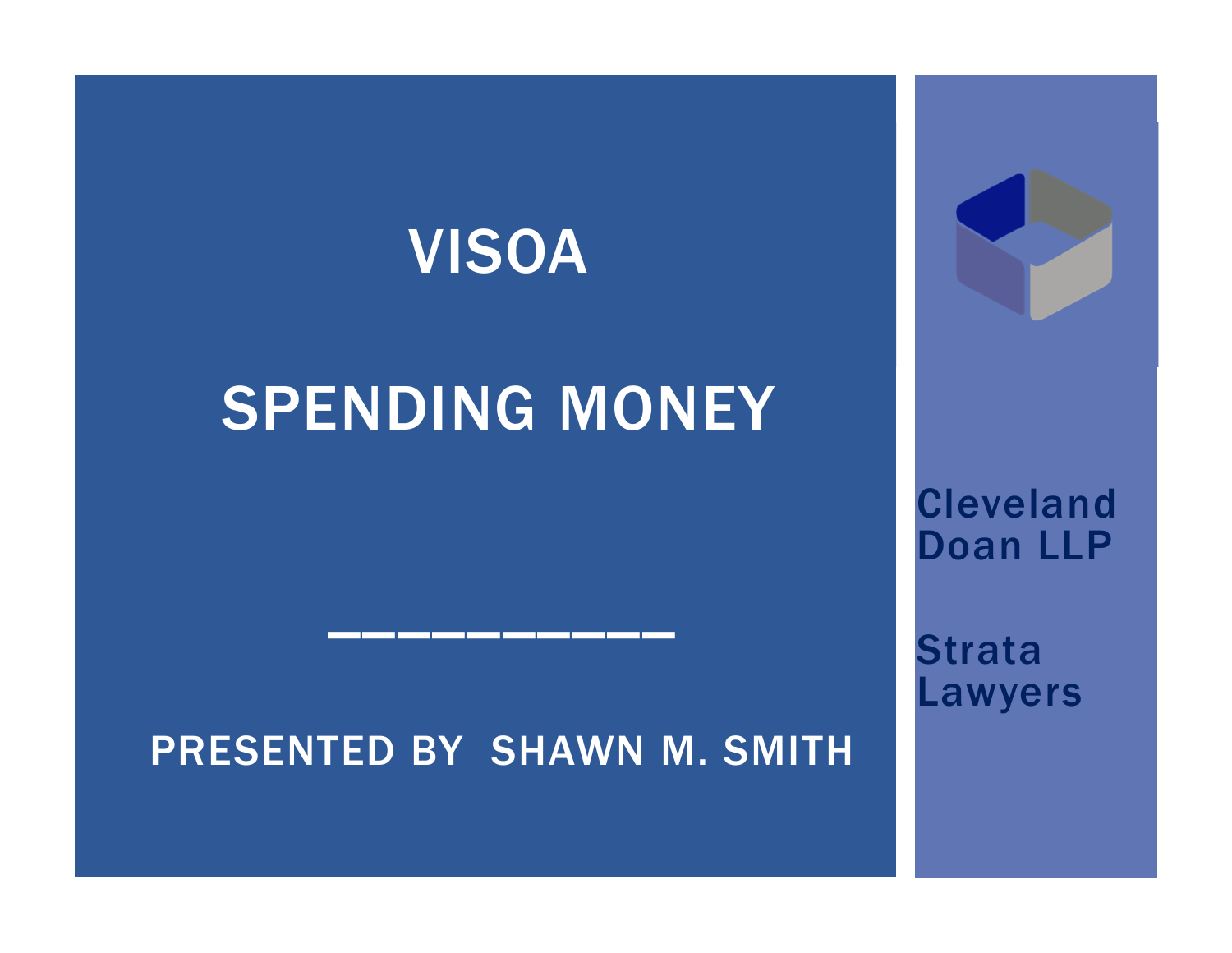#### WHO WE ARE

- We are a full service law firm with a focus on strata property law. We have been advising strata corporations since the introduction of *The Strata Property Act* in July 2000.
- We deal with all the issues strata corporations face, but with a particular focus on:
	- Collections;
	- Bylaw packages;
	- Bylaw enforcement;
	- Governance matters; and
	- CRT claims.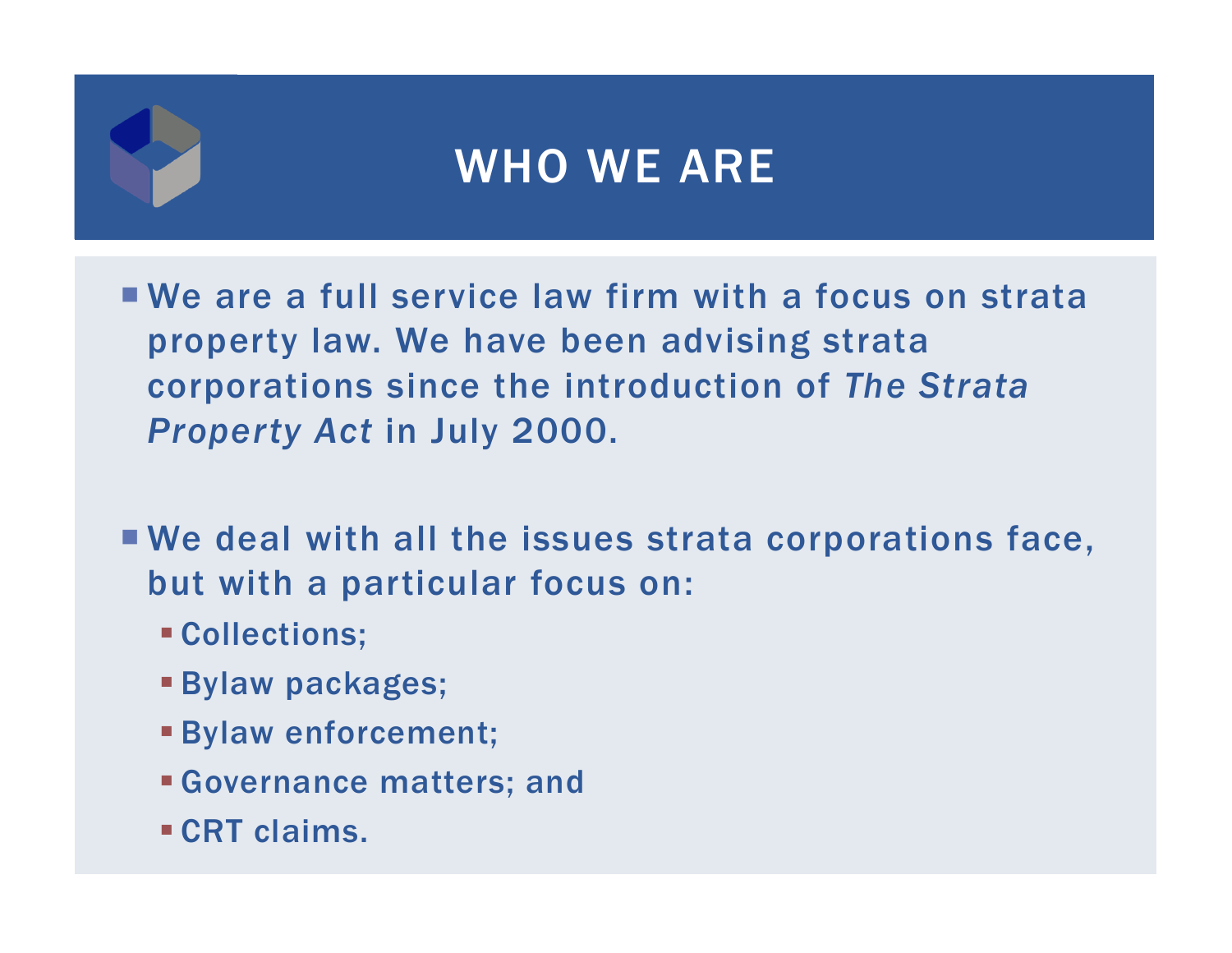#### WHAT WE WILL TALK ABOUT

- $\mathcal{L}^{\mathcal{L}}$  Differences between the Operating Fund, the Contingency Reserve Fund and Special Levies;
- $\mathcal{L}_{\mathcal{A}}$ What expenses come out of which fund;
- When is an expenditure an "emergency";
- What is an unapproved expenditure and how to deal with it;
- **Surpluses and deficits.**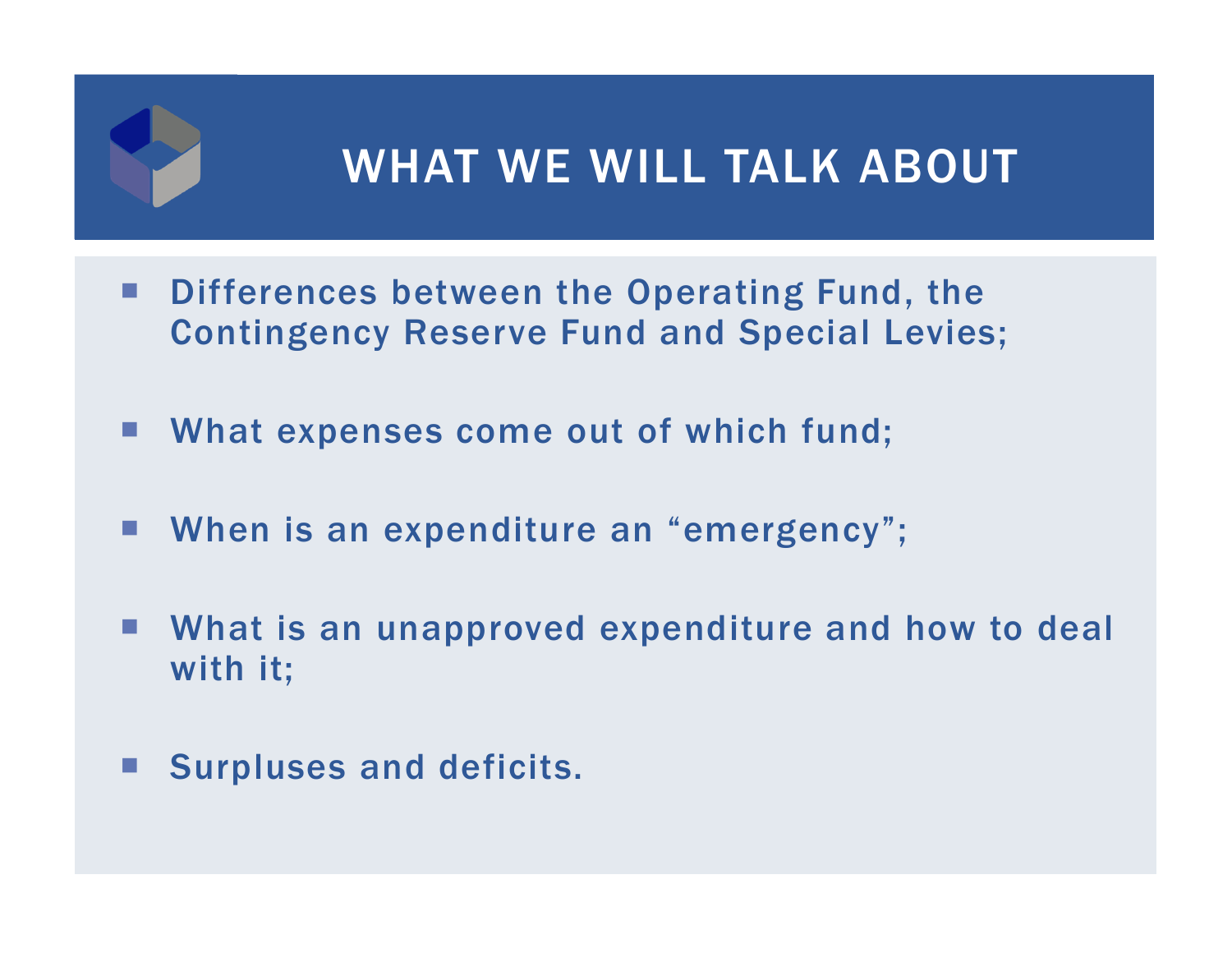

"Common Expenses" means expenses:

(a) relating to the common property and common assets of the strata corporation, or

(b) required to meet any other purpose or obligation of the strata corporation;

SPA s.91 - The strata corporation is responsible for the common expenses of the strata corporation.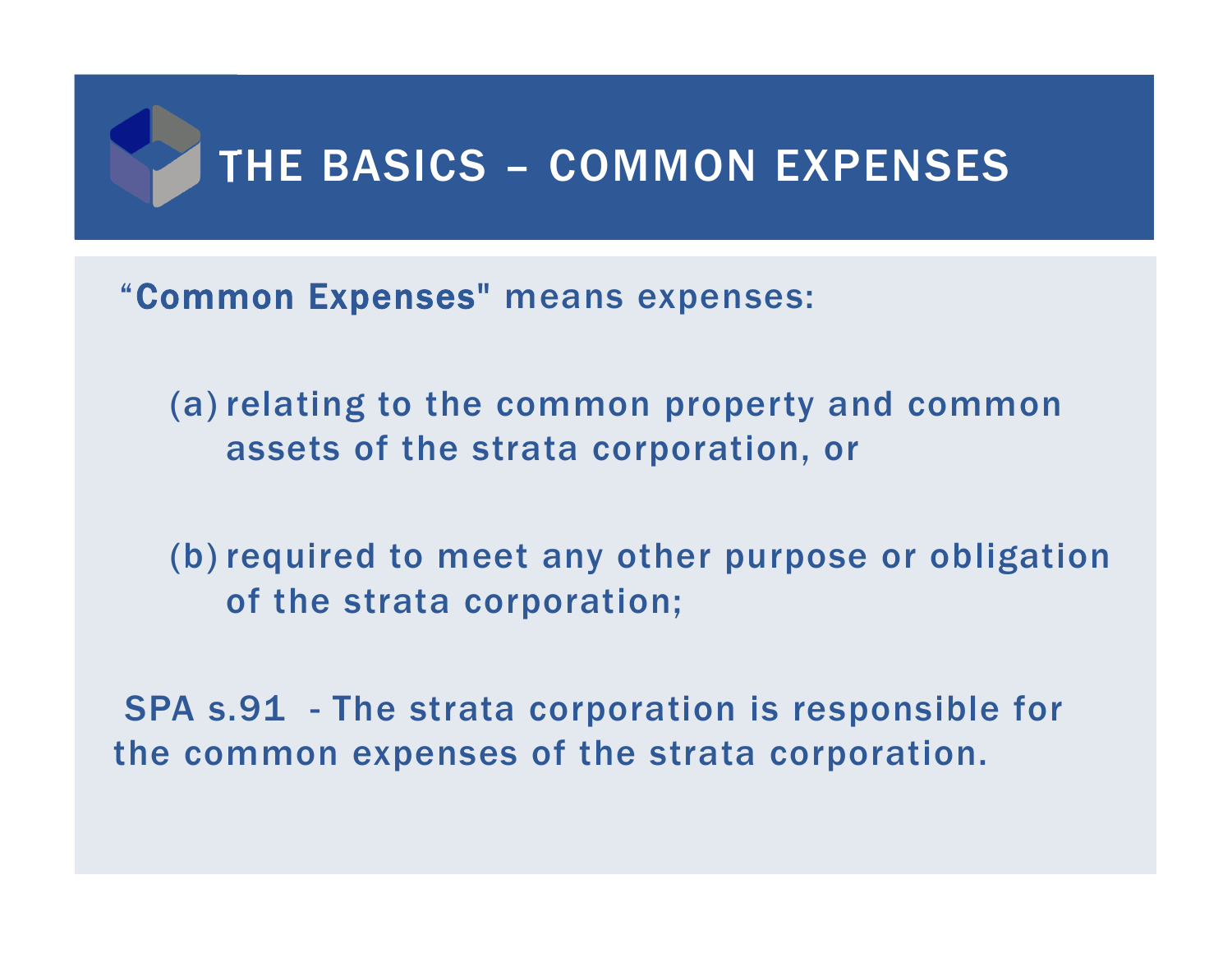# THE BASICS – COMMON EXPENSES

#### SPA s.92 - Two funds for paying common expenses:

- (a) an operating fund for common expenses that
	- (i) usually occur either once a year or more often than once a year, or
	- (ii) are necessary to obtain a depreciation report under section 94, and
- (b) a contingency reserve fund for common expenses that usually occur less often than once a year or that do not usually occur.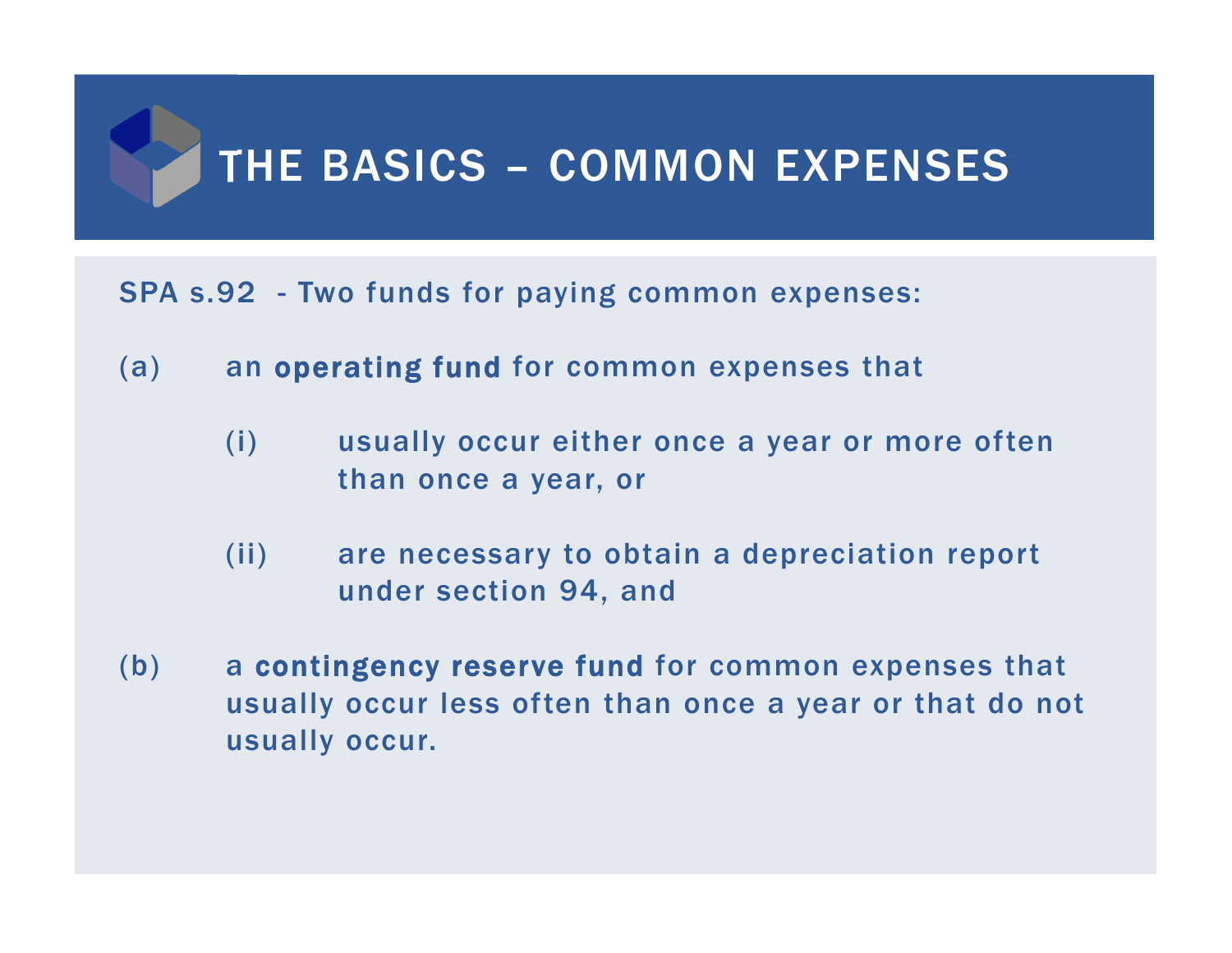# THE BASICS – OPERATING FUND

Operating fund expenses must be approved either by:

- a.a line item in the operating budget;
- b. a 3⁄4 vote resolution at a general meeting (surplus),
- c. if the expenditure is below the maximum threshold for unapproved expenditures [section 98(2)],
- d. if reasonable grounds exist to believe that an immediate expenditure is needed to ensure safety or prevent significant loss or damage [section 98(3)]; or
- e. if the owners have not approved a new budget and continue to use the previous budget until a new one is passed [section 104(3)].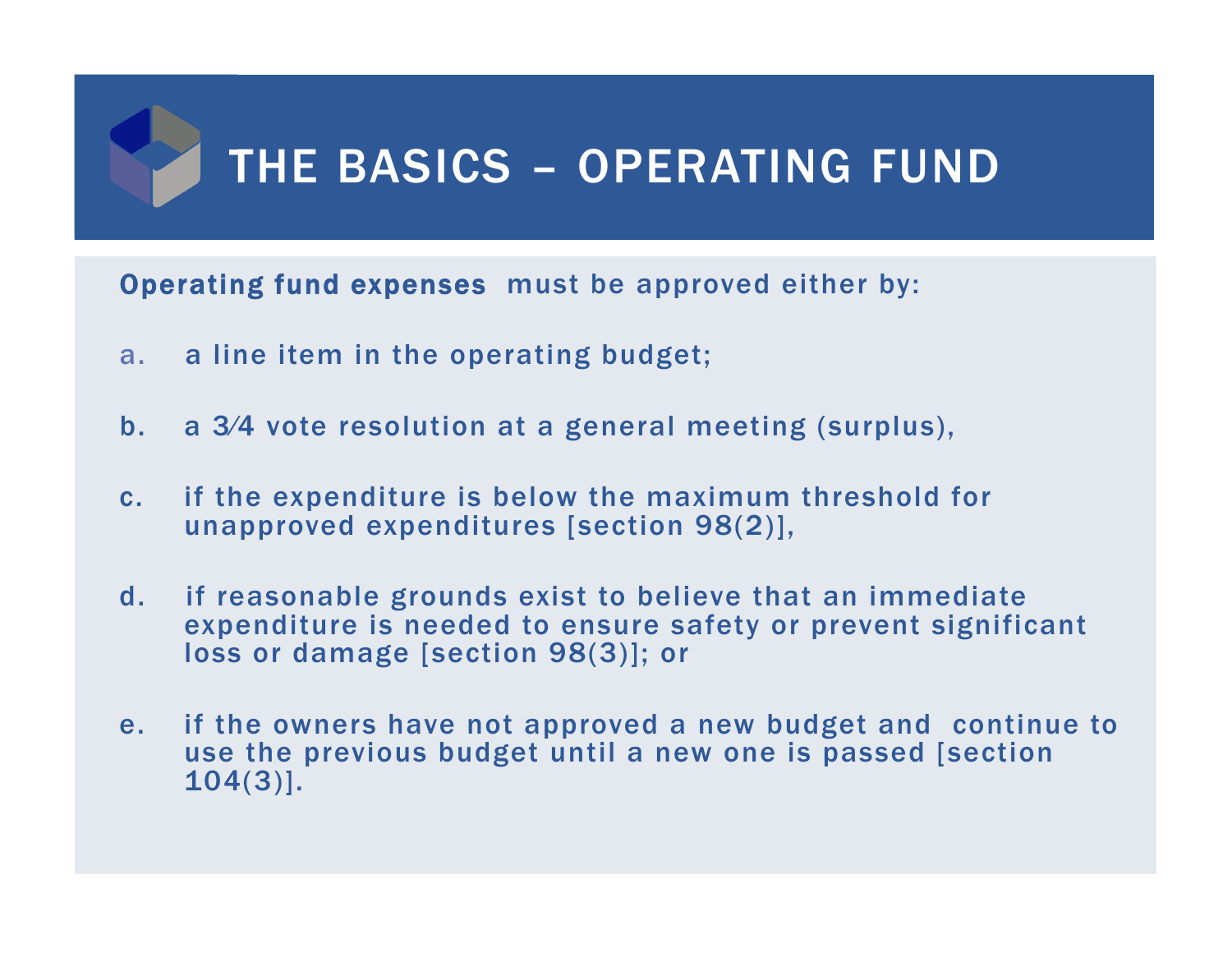# THE BASICS – BUDGET

#### Budget Requirements - Regulation 6.6

- (a) the opening balance in the operating fund and CRF
- (b) the estimated income from all sources other than strata fees, itemized by source;
- (c) the estimated expenditures out of the operating fund, itemized by category of expenditure;
- (d) total of all contributions to the operating fund and CRF
- (f) each strata lot's monthly contribution to the operating fund and to the CRF;
- (h) the estimated balance in the operating fund and the CRF at the end of the fiscal year;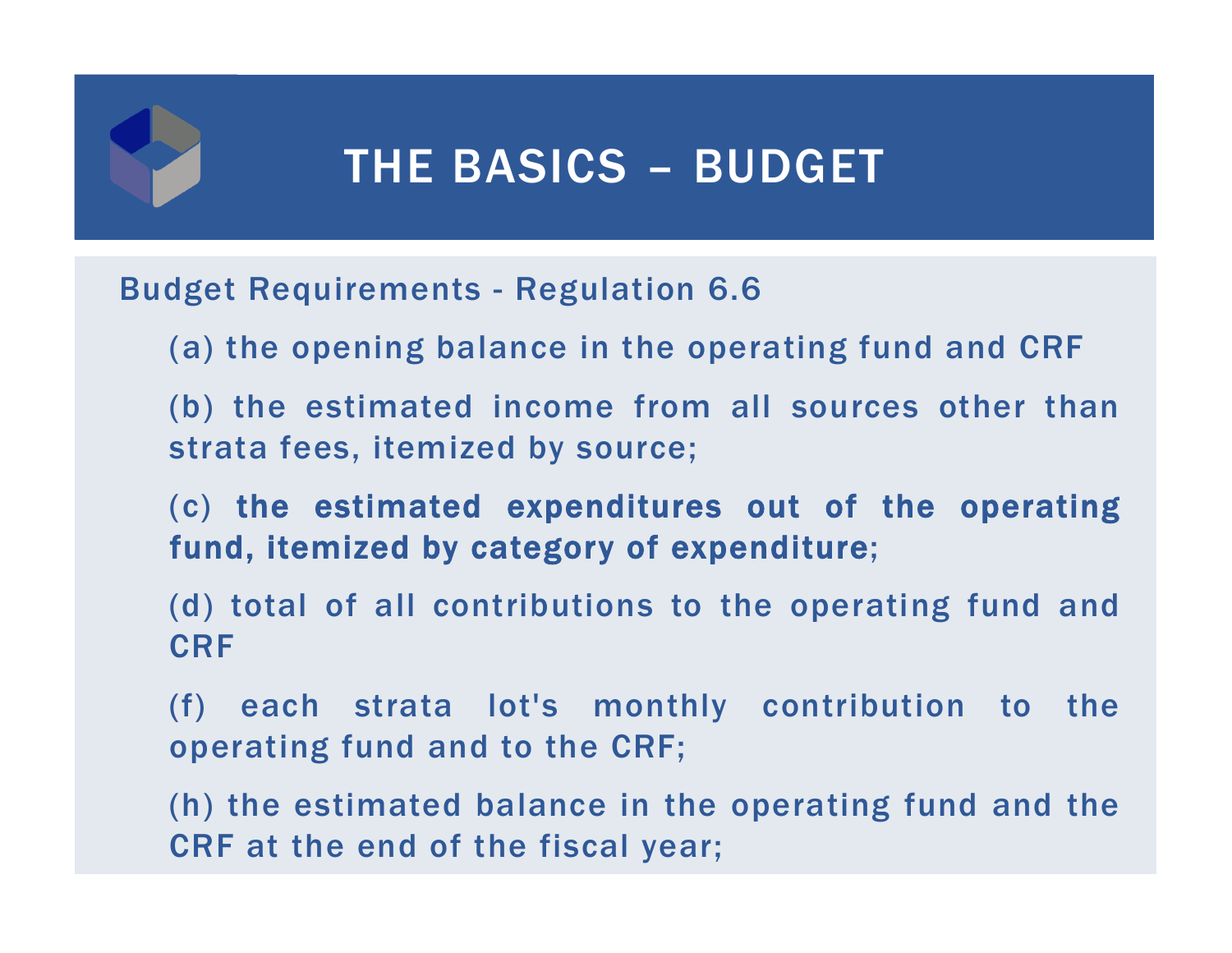### THE BASICS – CRF

CRF expenditures must be approved by:

- Majority vote if related to the repair, maintenance or replacement, as recommended in the most current depreciation report [s.96(2)(A)];
- a 3/4 vote at an annual or special general meeting [s.96(2)(B)];
- if reasonable grounds exist to believe that an immediate expenditure is needed to ensure safety or prevent significant loss or damage [section 98(3)];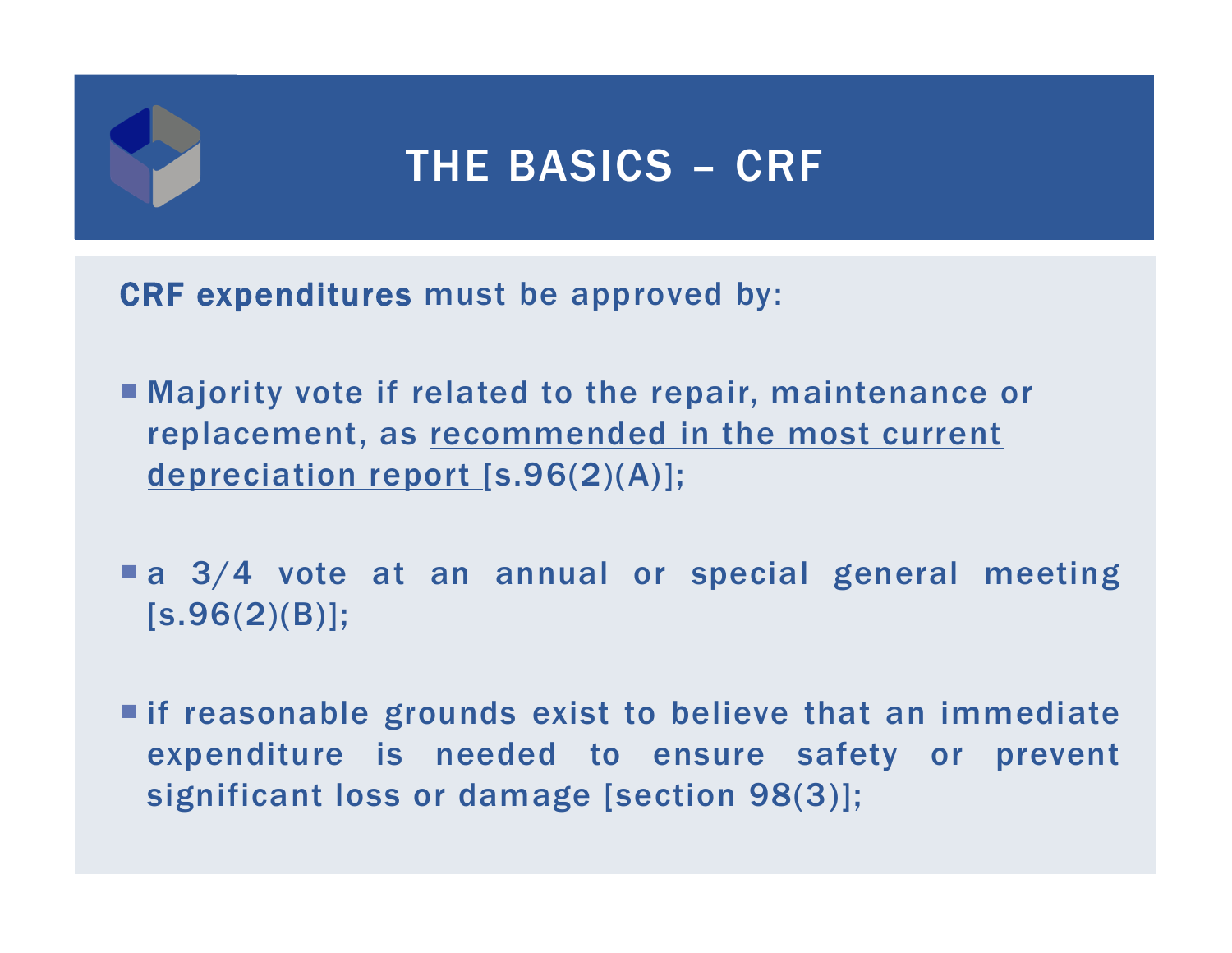# THE BASICS – SPECIAL LEVIES

#### SPA S.108 – establishes:

- **The ability of the strata corporation to raise funds by** way of a special levy;
- The criteria for properly approving a special levy;
- **How to manage the funds raised by the special levy;**

There are no restrictions on the type of common expense that a special levy can be raised for. However, it cannot be used to contribute to the CRF - *Morin v. The Owners, Strata Plan VR 279*, 2021 BCCRT 122.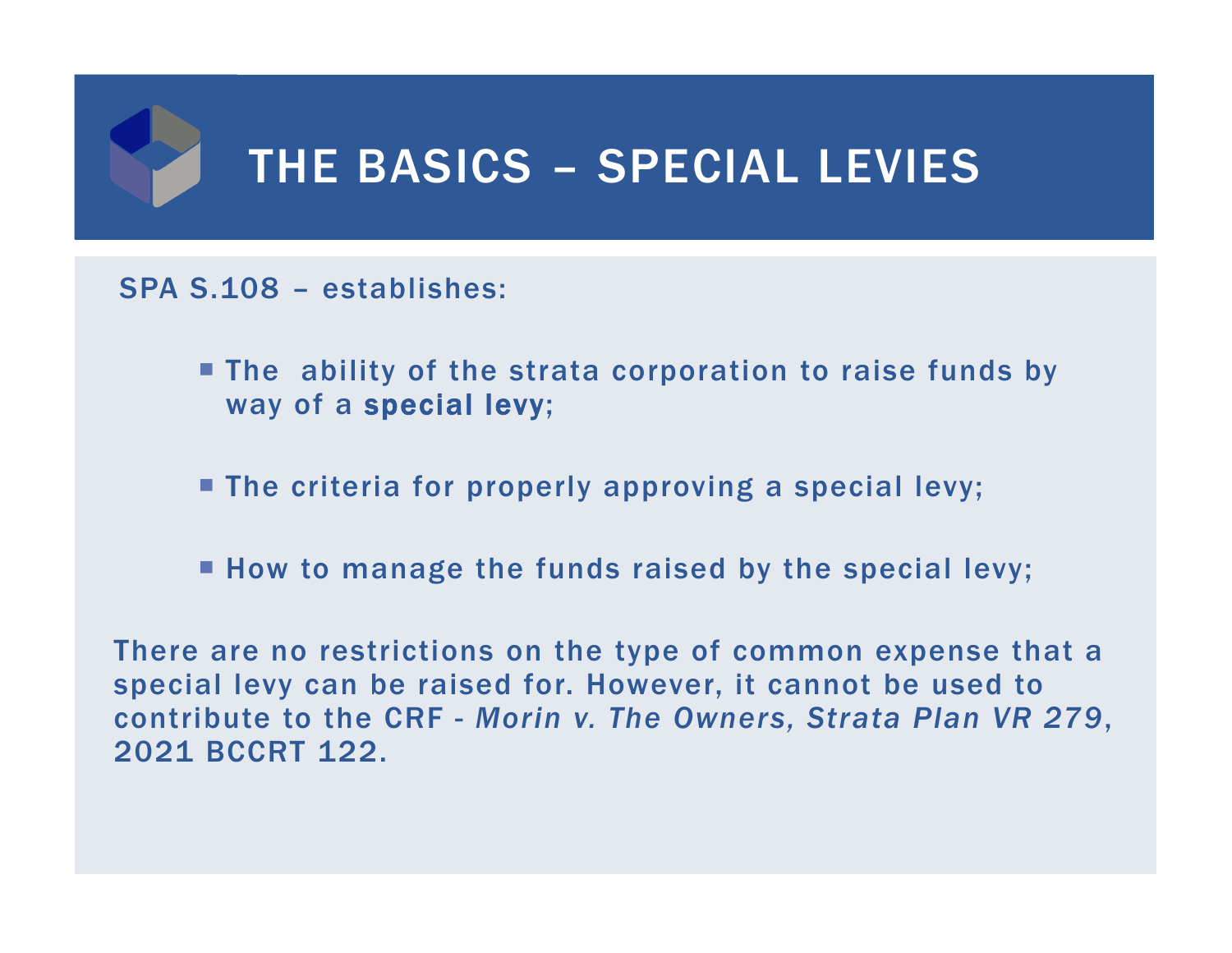# THE BASICS – STRATA FEES

#### s.99 - Calculating strata fees

Subject to section 100, owners must contribute to the operating fund and contingency reserve fund by means of strata fees calculated in accordance with:

unit entitlement of strata lot

x total contribution

total unit entitlement of all strata lots

Regulation 6.4 provides some exceptions for types and limited common property.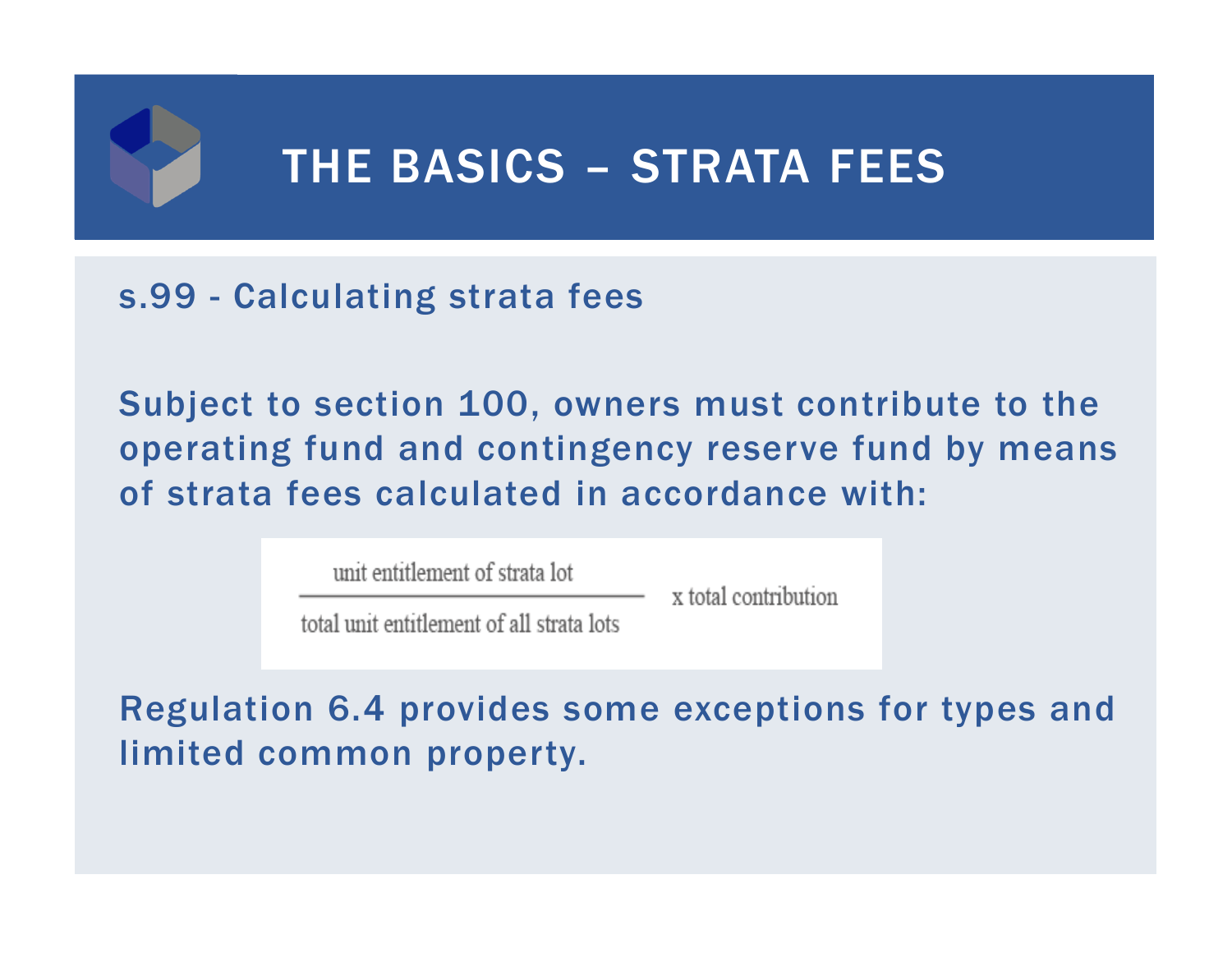How does a strata corporation know what fund to pay expenses from?

The key distinction is the frequency of the expense.

Once a year or more often vs.Less often than once a year

The Civil Resolution Tribunal (CRT) has been very strict in its application of this distinction to expenditures.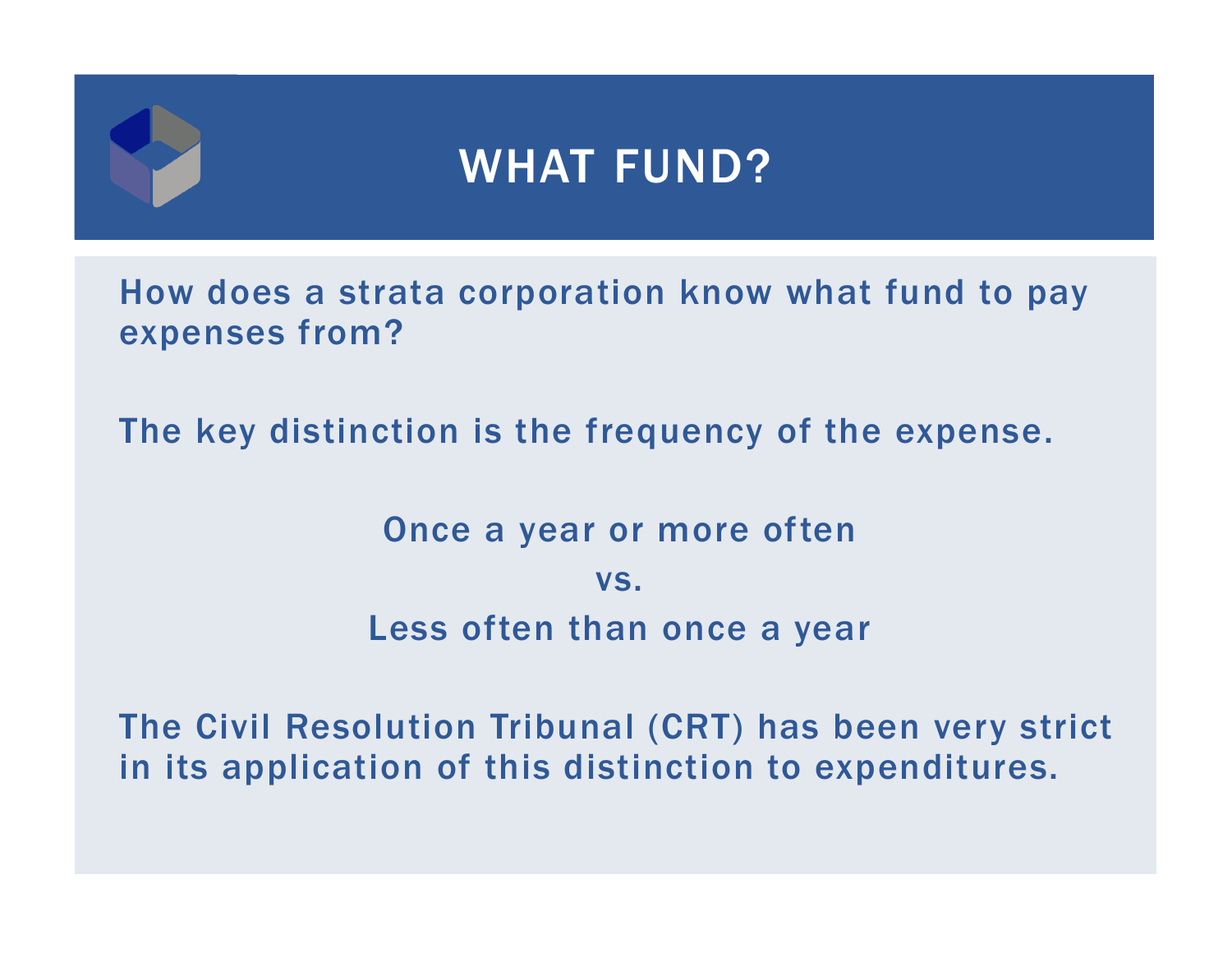*Greene v. The Owners, Strata Plan KAS 1244*, 2021 BCCRT 291

The strata spent money on several repair expenses:

- •security system replacement and upgrade;
- •the installation of locks on attic access hatches;
- •screens over dryer vents;
- •replacement of an exterior door;
- •installation of attic venting;
- •a fire system upgrade and inspection.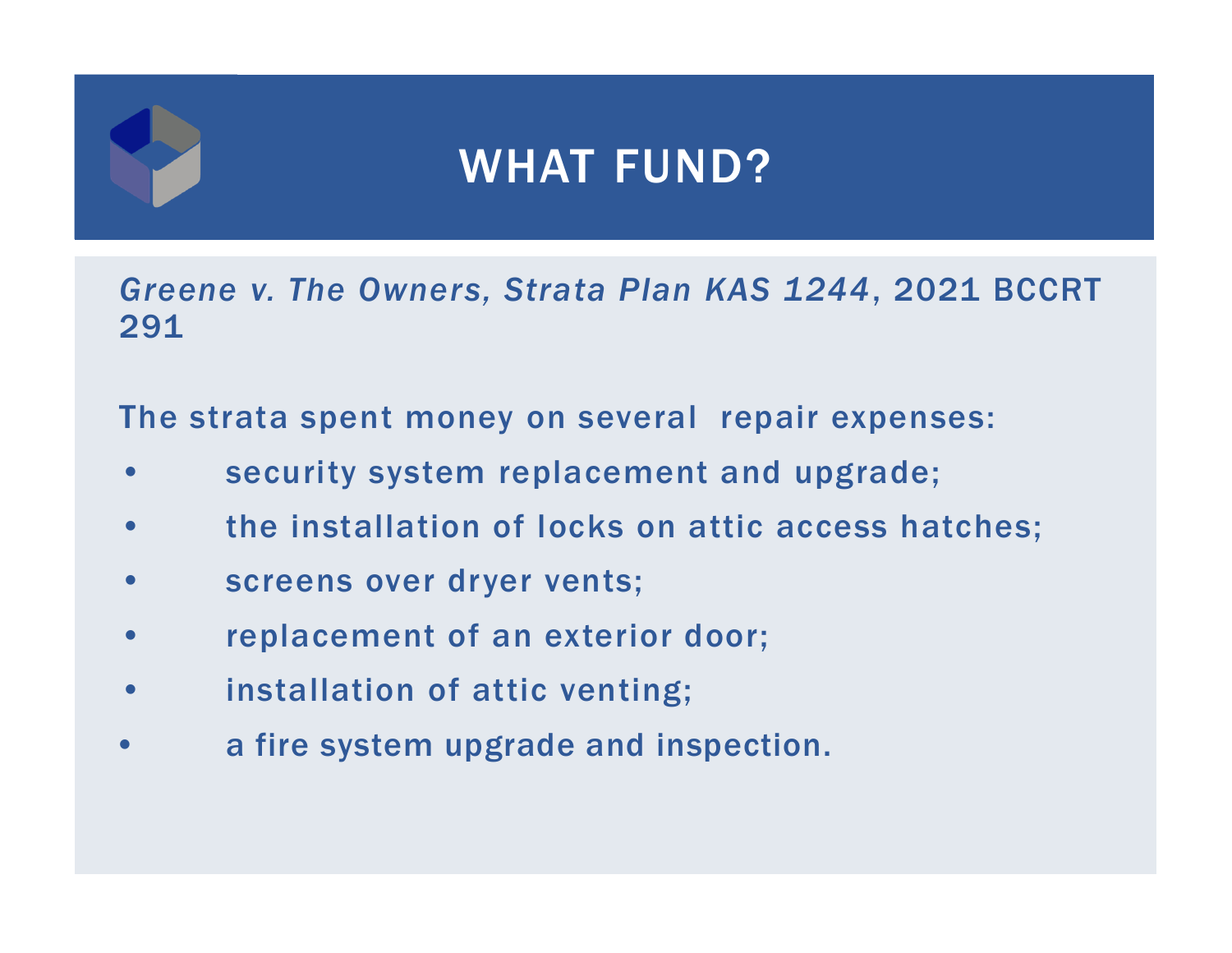#### Poll question

#### *Greene v. The Owners, Strata Plan KAS 1244*, 2021 BCCRT 291

What fund do you think the expenses could have been paid from?

- 1. Operating Fund
- 2. Contingency Reserve Fund
- 3. Unsure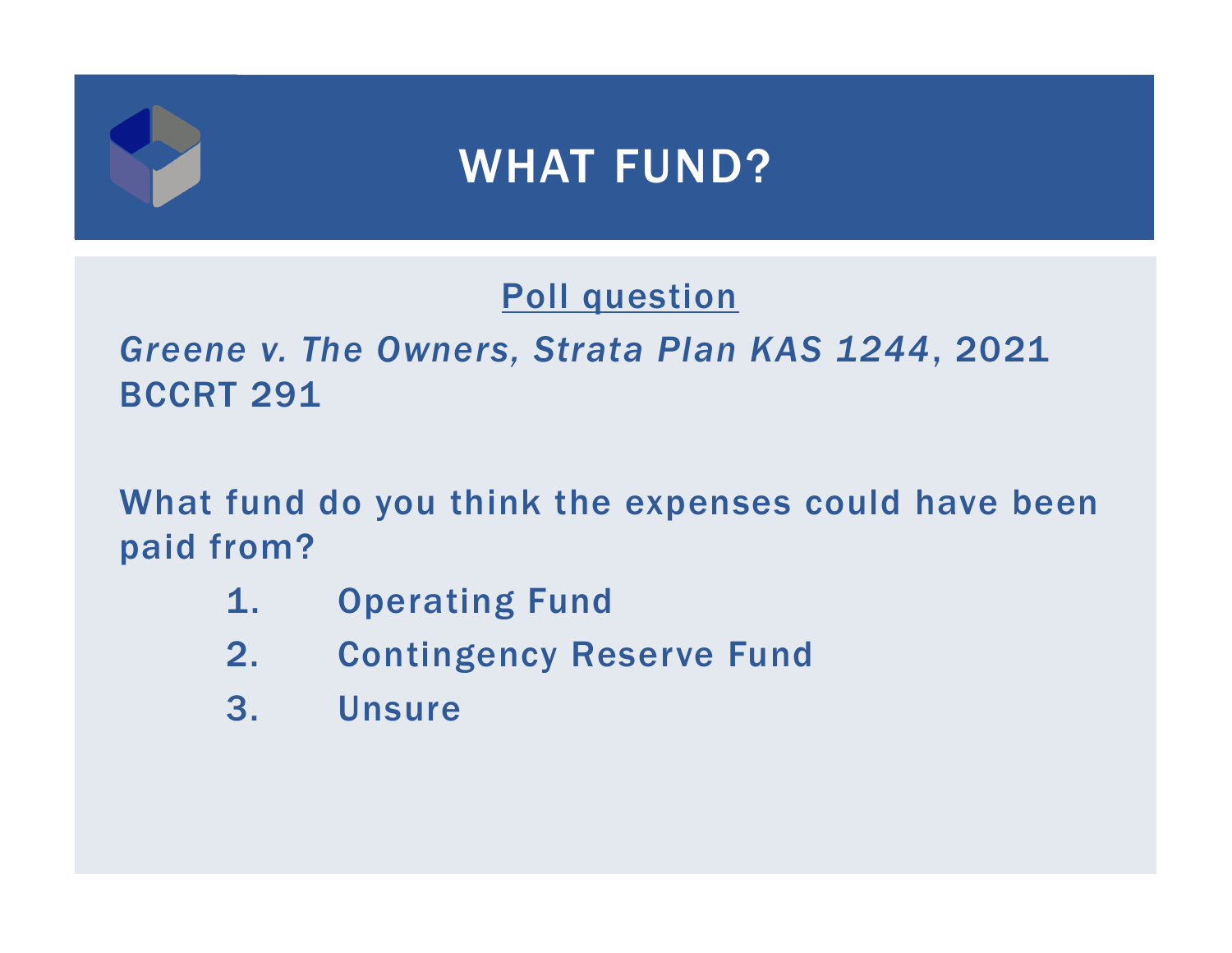*Greene v. The Owners, Strata Plan KAS 1244,* 2021 BCCRT 291 – The CRT held that:

Main upgrades could come from CRF;

**Fire inspection costs had to be paid from the** Operating Fund because fire inspections occur annually. (The \$500 expense should have been separated from the rest of the project).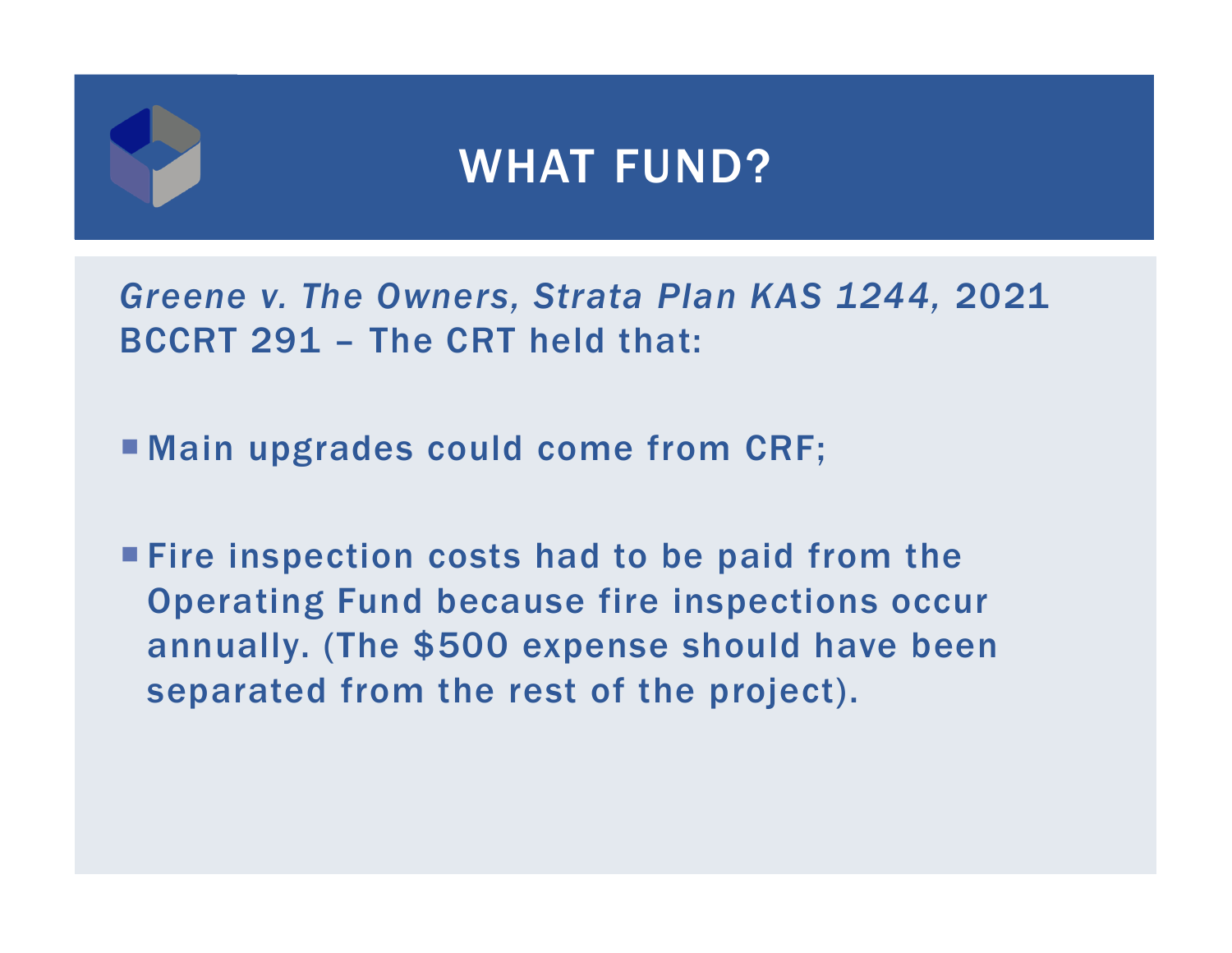*Greene v. The Owners, Strata Plan KAS 1244*, 2021 BCCRT 291 – The CRT held that:

**The other repair expenses from the list should have** been paid from the Contingency Reserve Fund since they are things that the strata corporation did not do every year.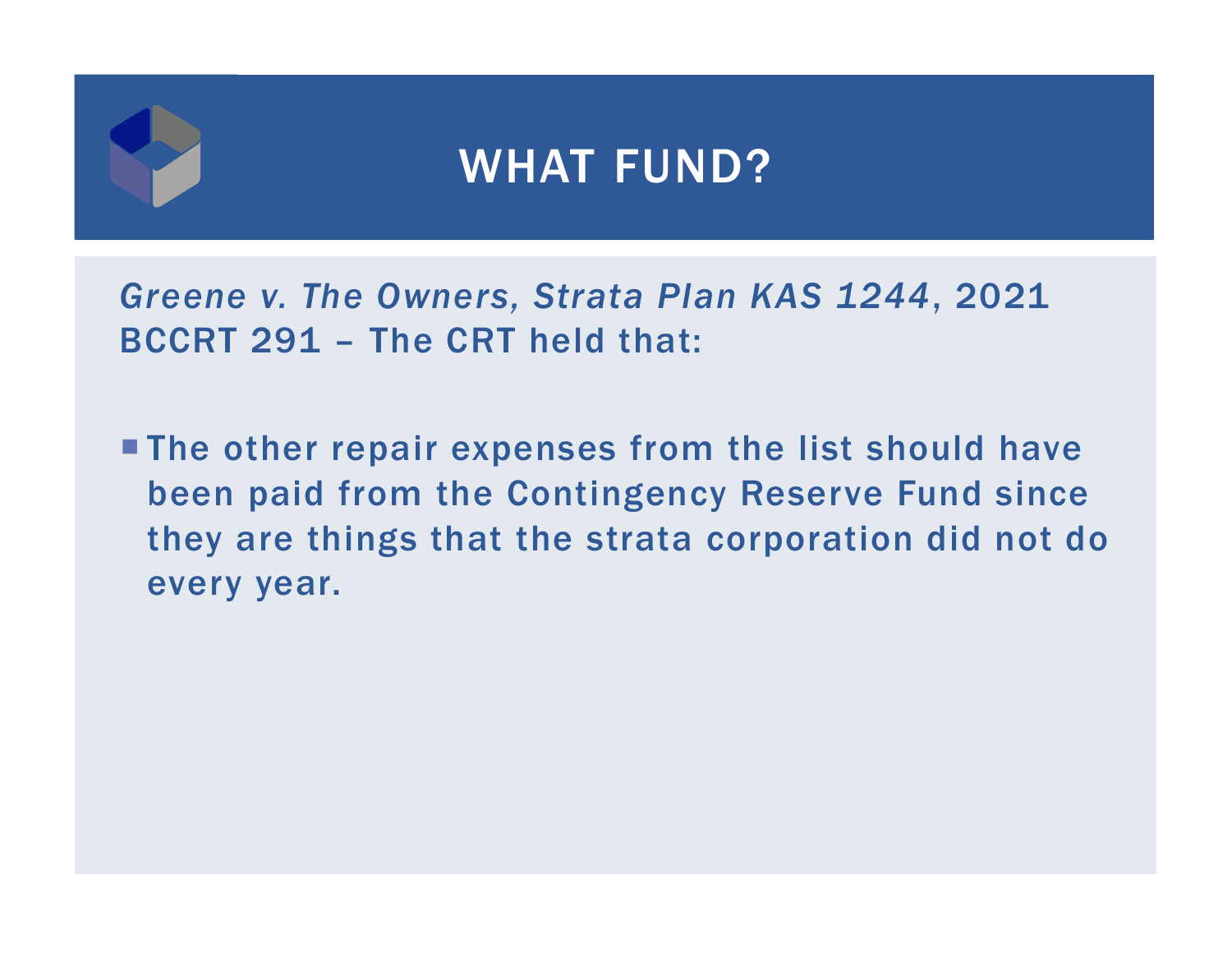*Dirks v. The Owners, Strata Plan EPS2744*, 2021 BCCRT 127

Costs to re-key building entry locks (\$3,984.94)

#### Poll question

What fund do you think the expense could be paid from?

- 1. Operating Fund
- 2. Contingency Reserve Fund
- 3. Unsure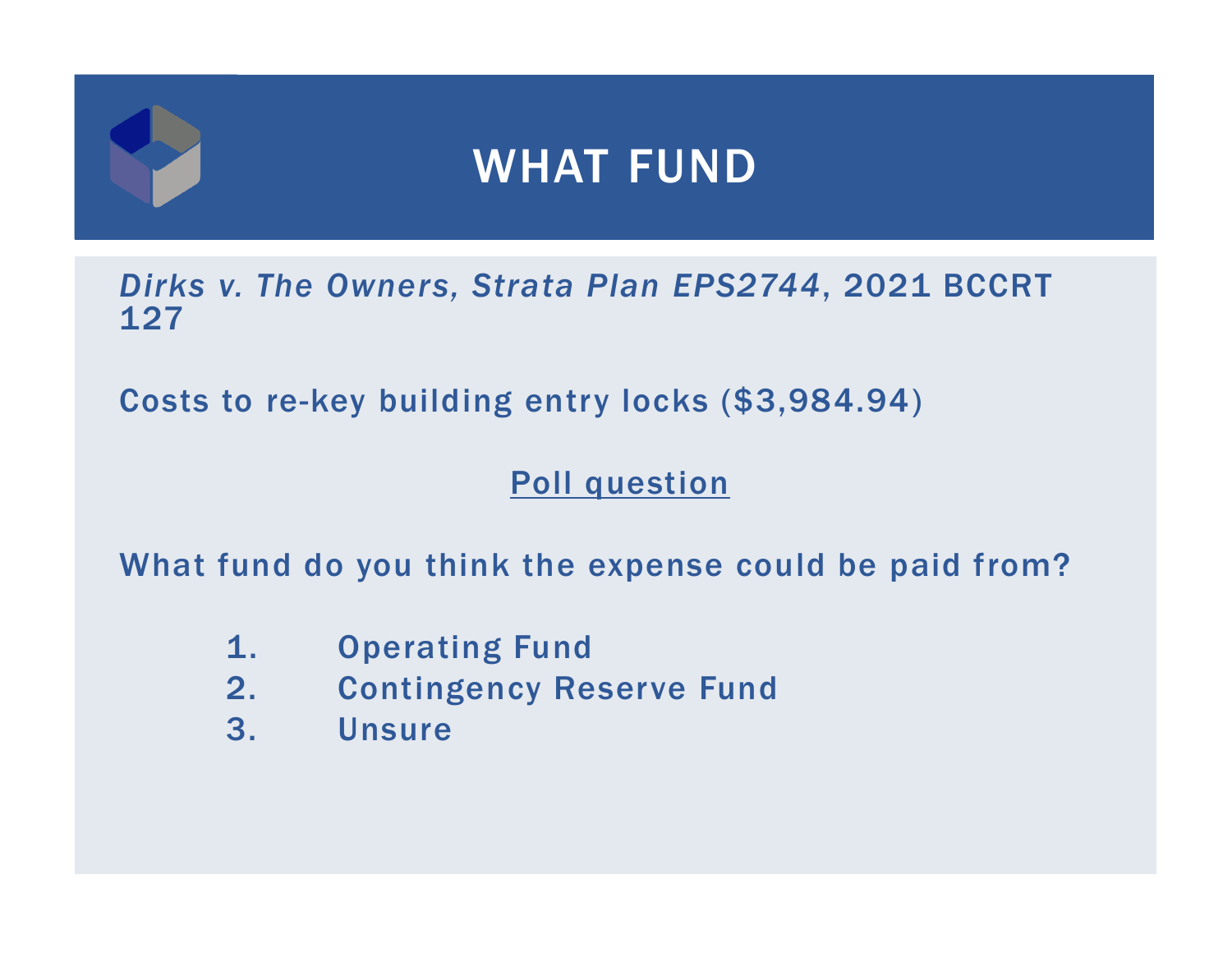*Dirks v. The Owners, Strata Plan EPS2744*, 2021 BCCRT 127

- The CRT determined that "the money should have been taken from the CRF (or alternatively, <sup>a</sup> special levy under SPA section 108) because lock rekeying was not an annual event;
- The fact that all the owners at the AGM approved the budget containing the expense made no difference;
- Nor did the fact that it related to security allow the expenditure from the wrong fund.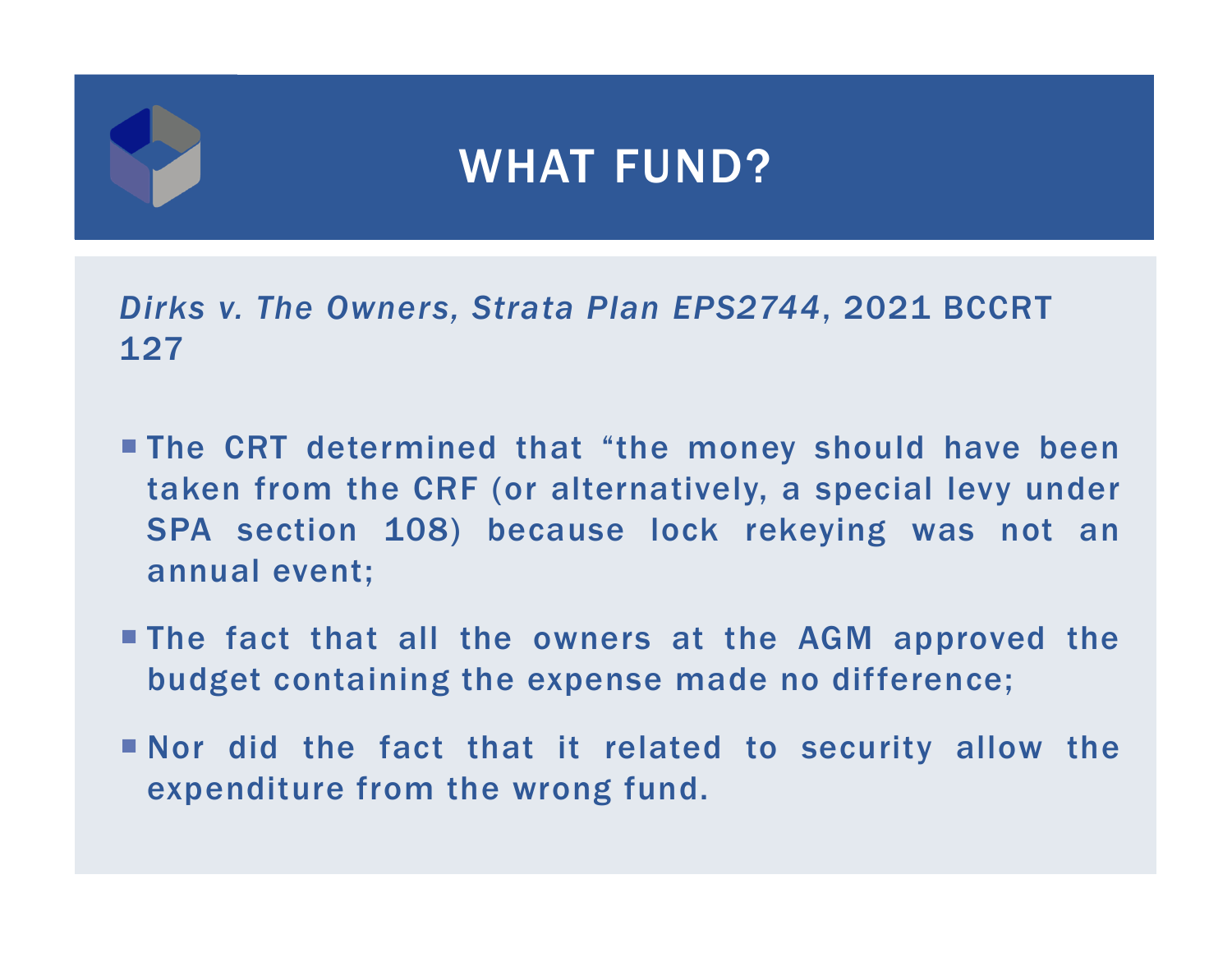*Meybodi v. The Owners, Strata Plan EPS869*, 2021 BCCRT 89

Cost of repainting fences - \$20,196.75 including GST

#### Poll question

What fund do you think the expense could be paid from?

- 1. Operating Fund
- 2. Contingency Reserve Fund
- 3. Unsure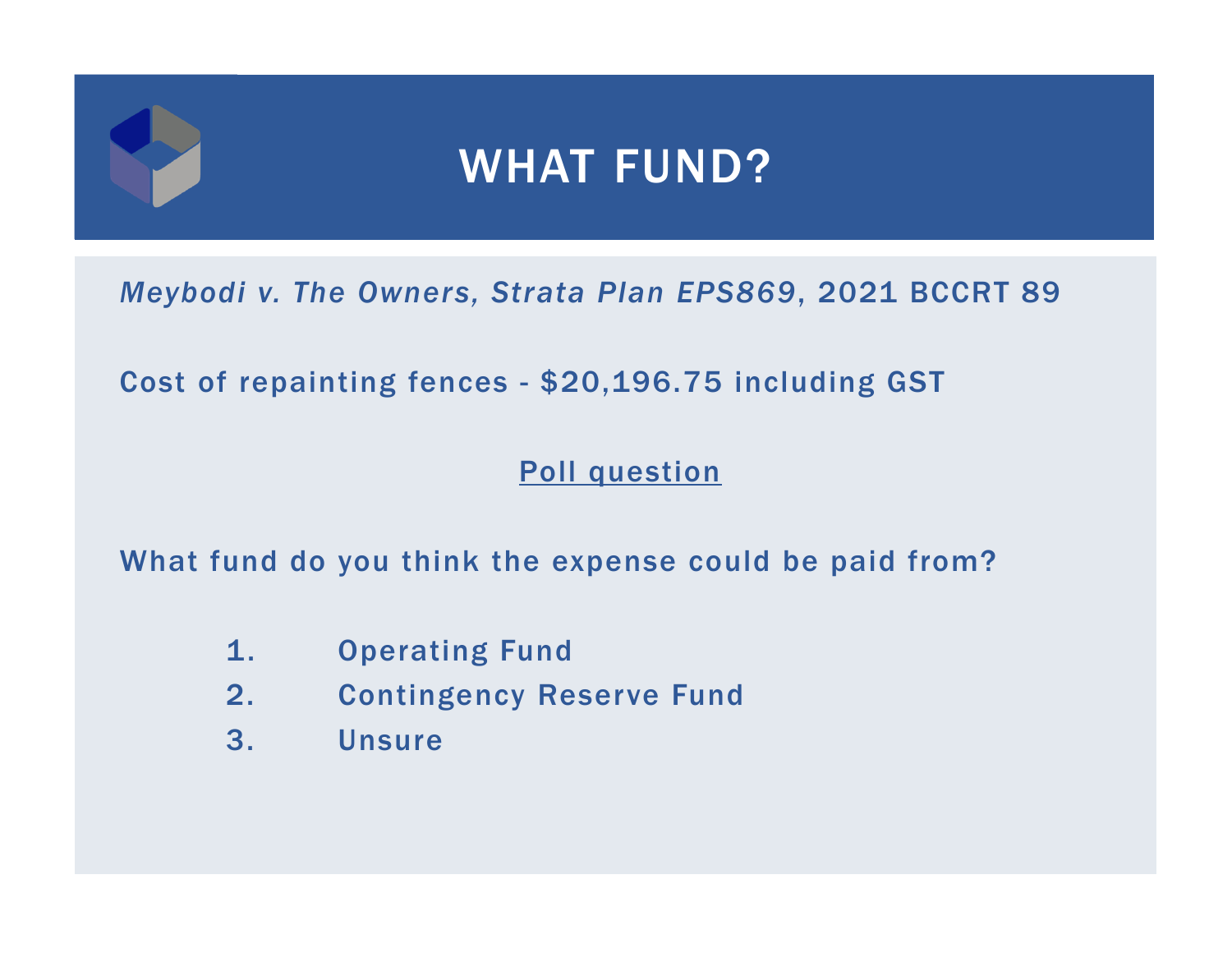*Meybodi v. The Owners, Strata Plan EPS869*, 2021 BCCRT 89

- Strata argued that cost could be included in the Operating Budget because the bylaws specifically referred to duty to repair and maintain fences.
- The CRT disagreed. It is the frequency of the task that governs.
- Remedy was to order the strata to immediately move cost from the CRF to the operating fund.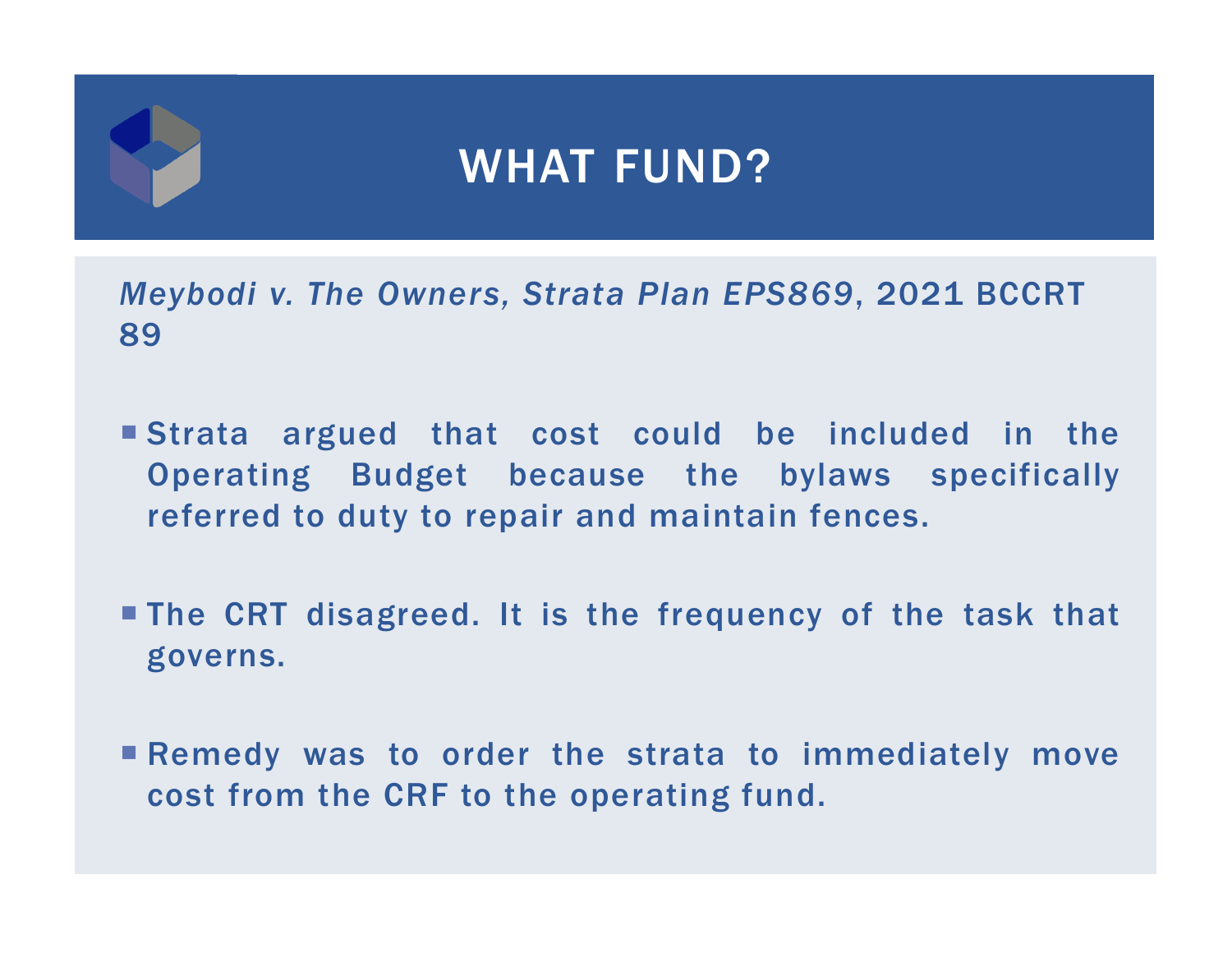*Hodgson v. The Owners, Strata Plan LMS 908*, 2022 BCCRT 117

Patio drainage project which included patio coring, plumbing drain installation, patio membrane replacement, and replacement of planters and shrubbery.

Poll question

What fund do you think the expense could be paid from?

- 1. Operating Fund
- 2. Contingency Reserve Fund
- 3. Unsure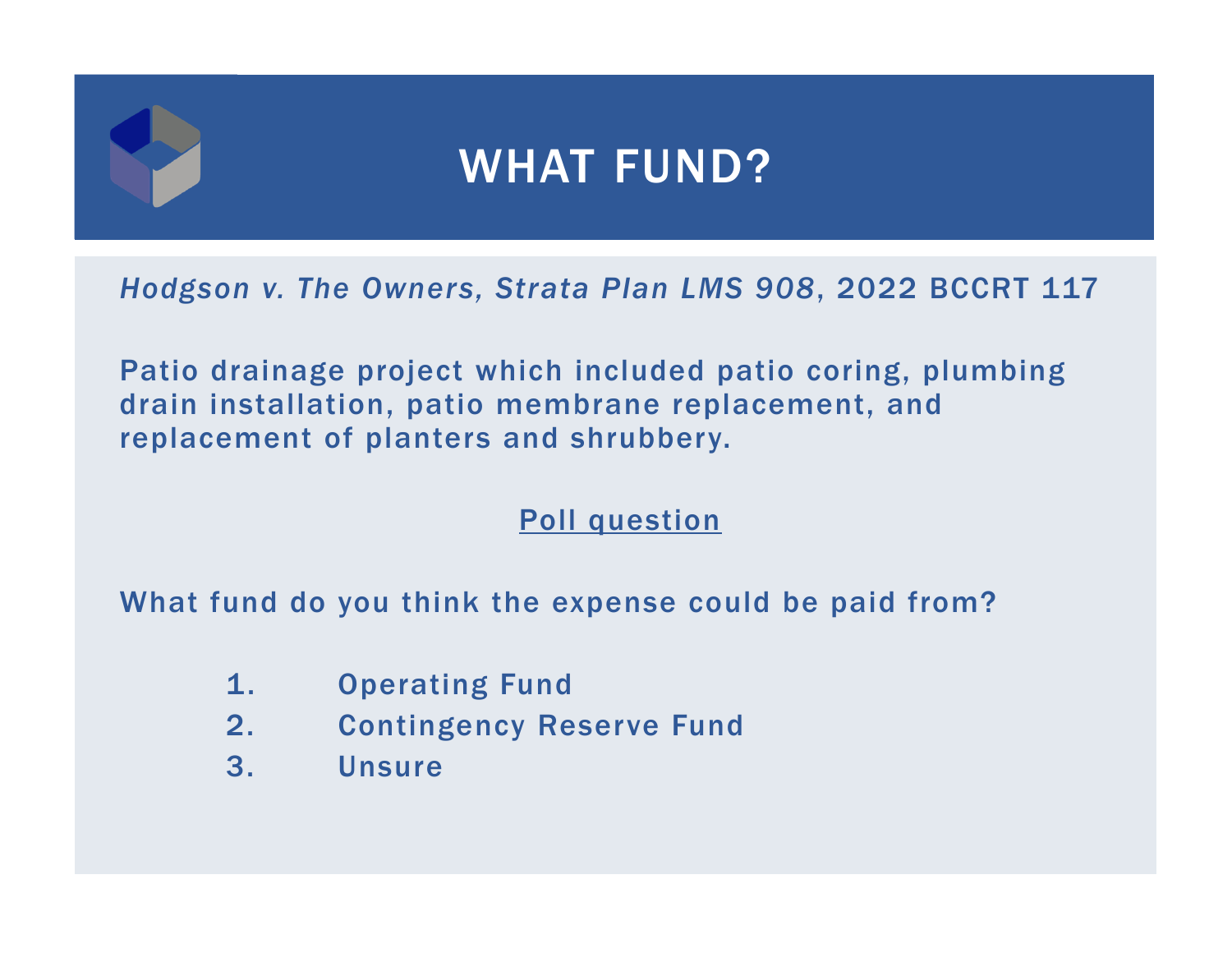*Hodgson v. The Owners, Strata Plan LMS 908*, 2022 BCCRT 117

- **The CRT held that these were not Operating Fund expenses;**
- $\blacksquare$  It disagreed with the strata that the expense was typical of other building, landscaping, plumbing, and other maintenance expenses that occur regularly every year;
- The strata should have obtained ownership approval to pay for the patio drainage project out of the CRF. Alternatively, the strata could have held a vote on collecting a special levy, under SPA section 108.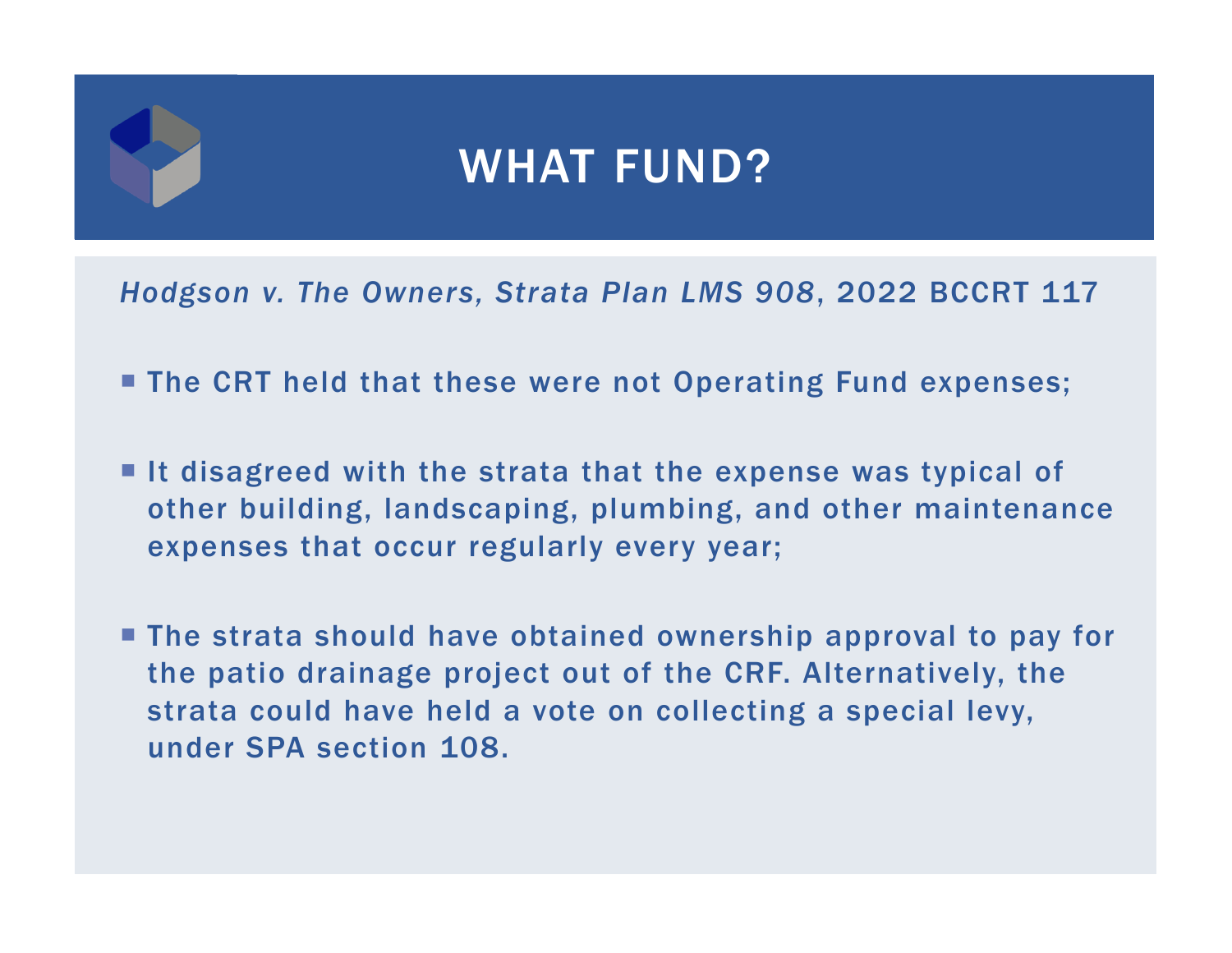Borland-Spry v. The Owners, Strata Plan EPS4534, 2021 BCCRT 339:

- tree removal services as part of ongoing efforts to remediate the landscaping
- add bark mulch annually to locations based on a recommendation from the landscaping committee
- install paddleboard storage racks,
- Automatic door opener/"accessibility buttons"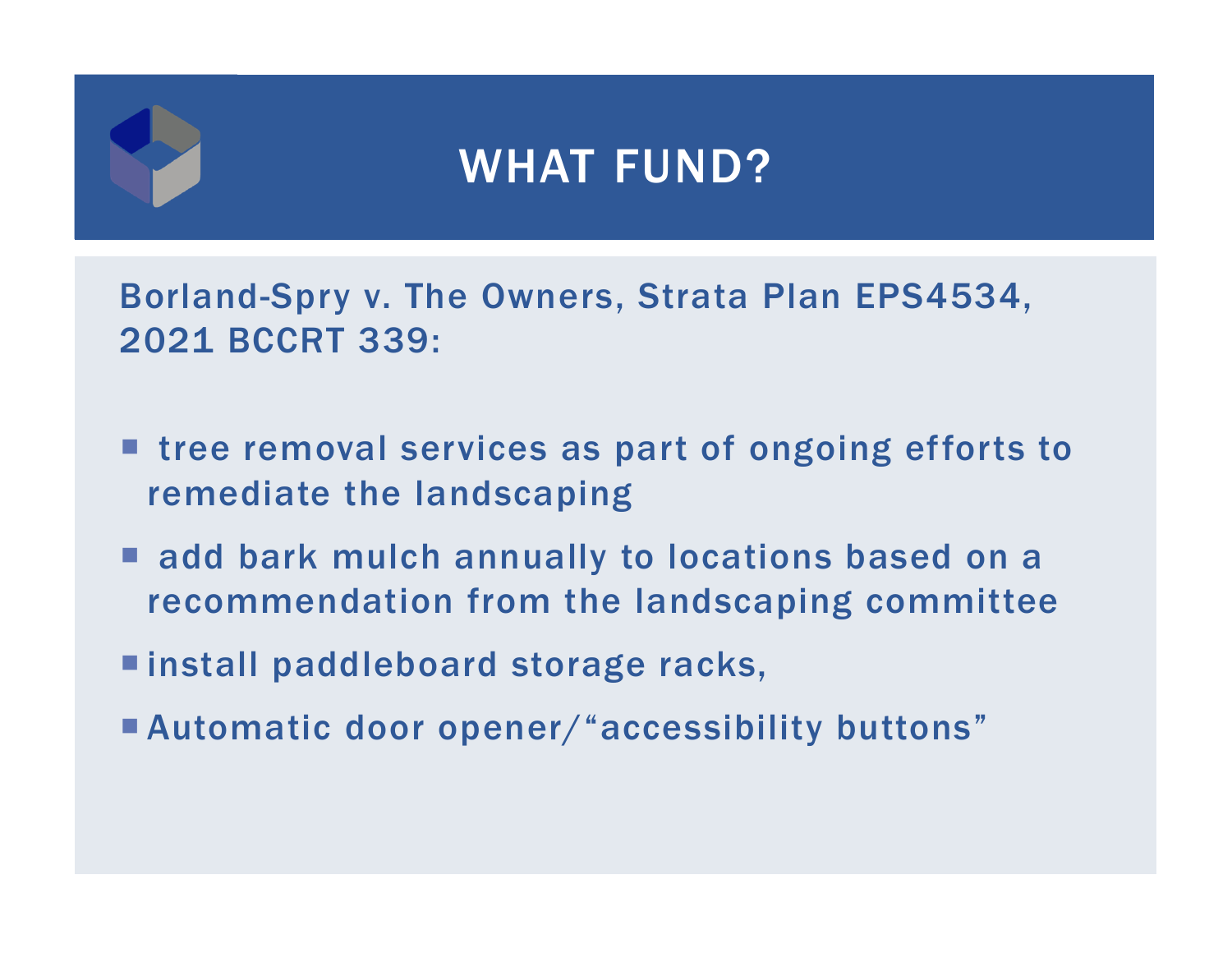#### Borland-Spry v. The Owners, Strata Plan EPS4534, 2021 BCCRT 339

#### Poll question

What fund do you think the expenses could be paid from?

- 1. Operating Fund
- 2. Contingency Reserve Fund
- 3. Unsure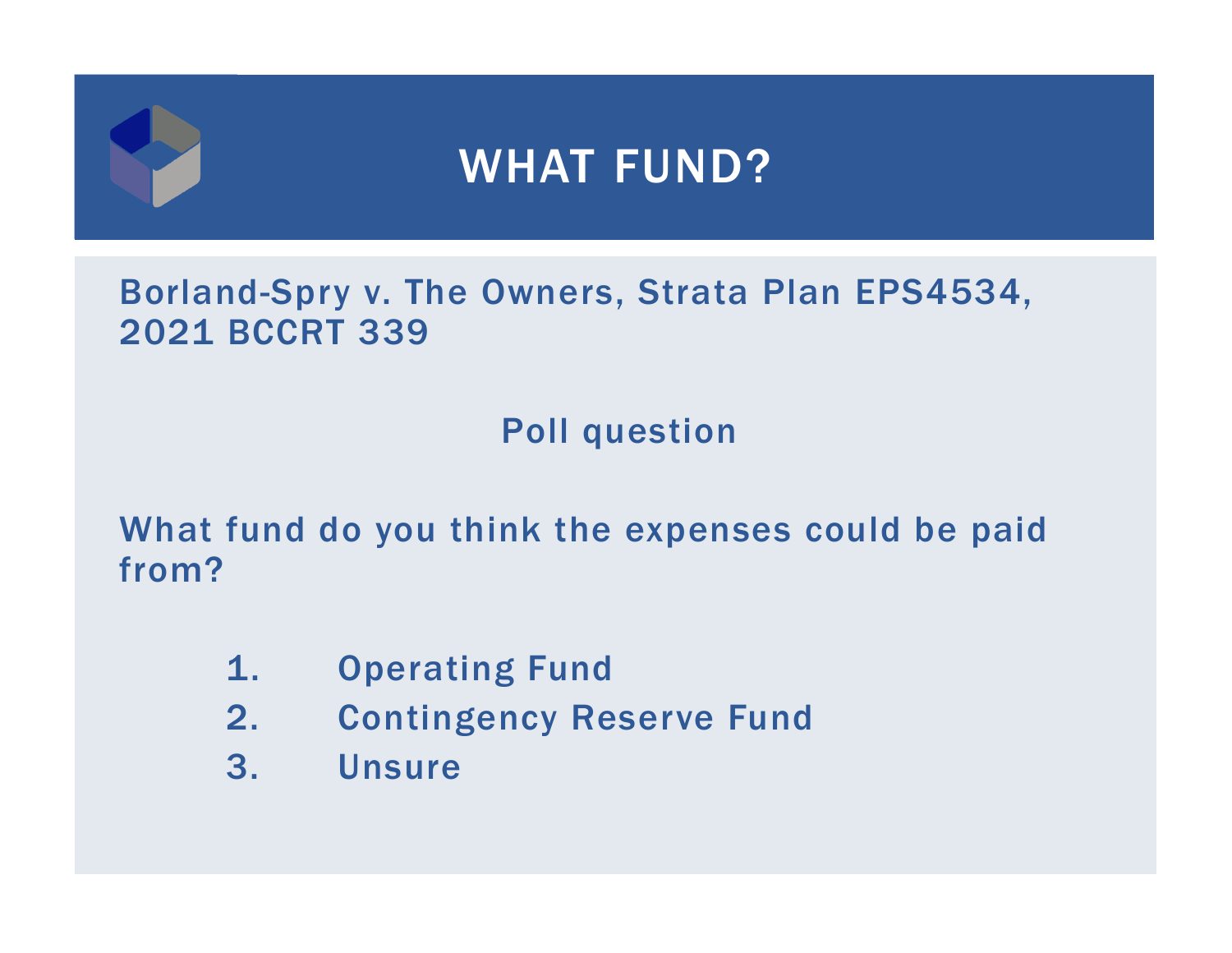Borland-Spry v. The Owners, Strata Plan EPS4534, 2021 BCCRT 339

The CRT held that:

- tree removal was specifically before the ownership in 2019 as part of the strata's ongoing efforts to remediate the landscaping and as part of the budget.
- owners approved the mulch as part of the overall landscaping budget and so it falls under SPA section 98(1)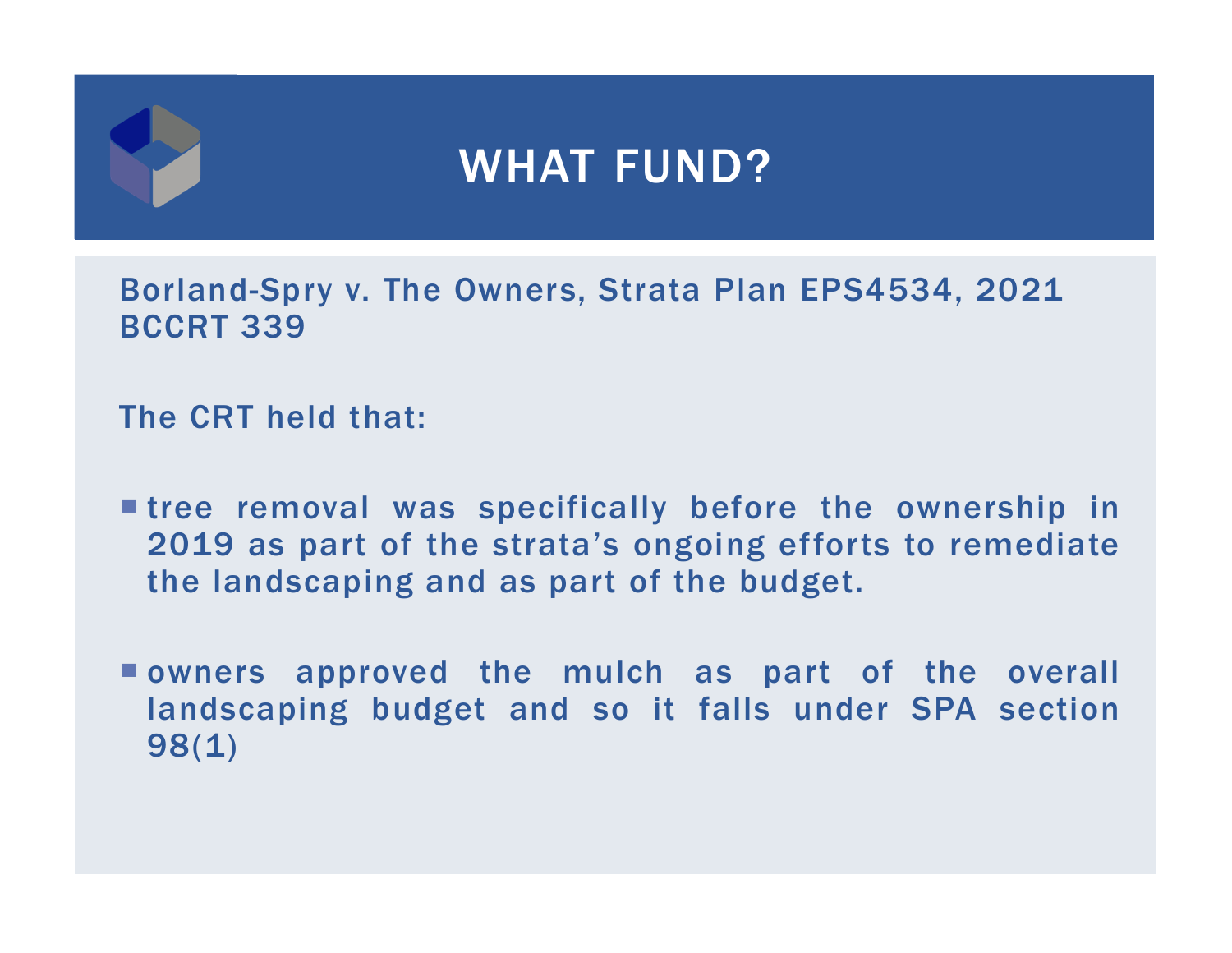Borland-Spry v. The Owners, Strata Plan EPS4534, 2021 BCCRT 339

 Strata used the line item "Security/Enterphone Lease " to pay for the accessibility buttons

The CRT held the accessibility buttons were:

- **College**  unrelated to the lease and thus not approved as part of the operating budget
- a a s not an operating expense because they were <sup>a</sup> unique purchase.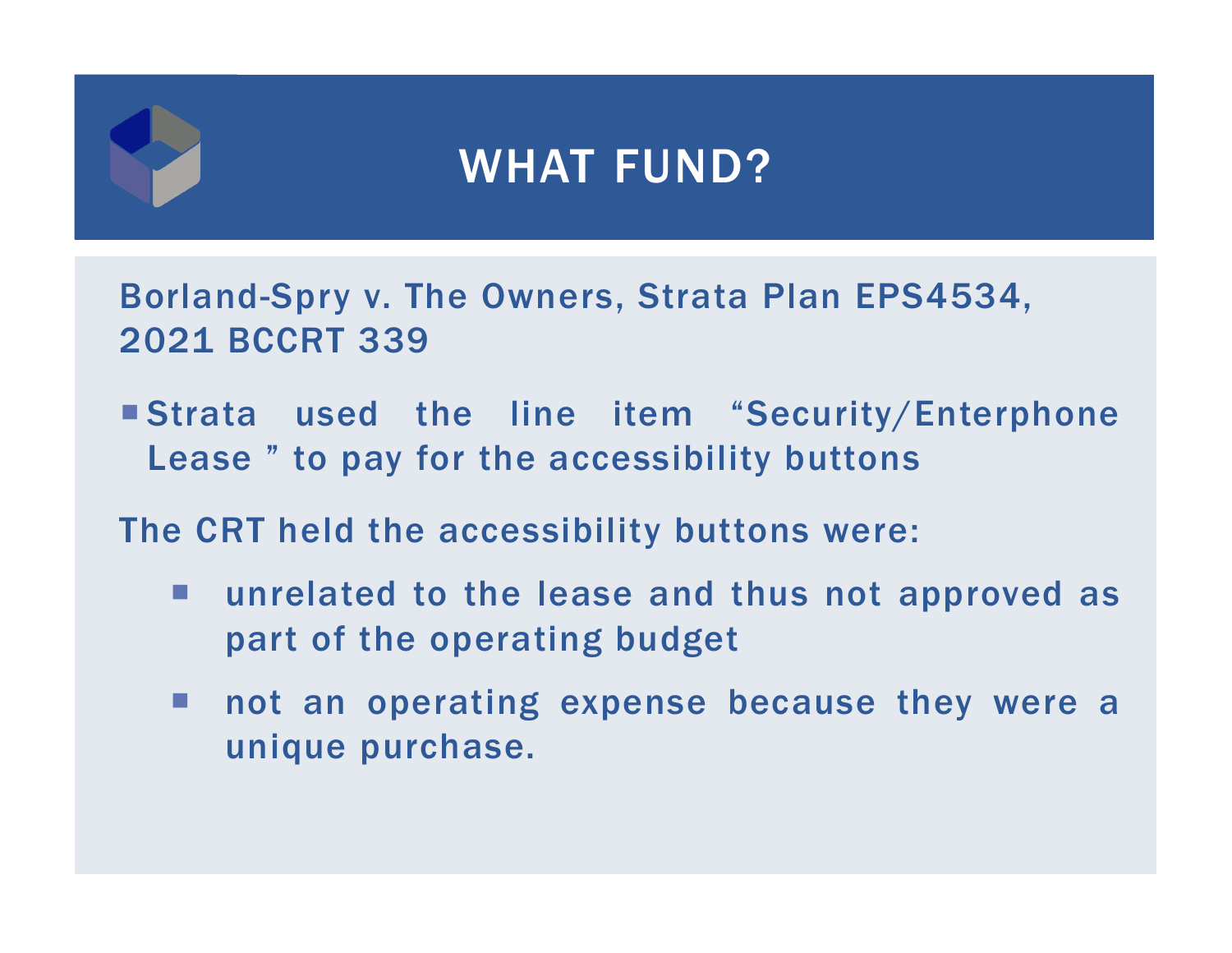Borland-Spry v. The Owners, Strata Plan EPS4534, 2021 BCCRT 339

- CRT held should have been paid from CRF as purchasing paddleboard racks was <sup>a</sup> unique, onetime expense
- Strata relied on <sup>a</sup> fire inspection report to claim it was an emergency expense.
- CRT said not emergency because:
	- Racks not installed until 2 months latter
	- Could have had residents remove paddleboards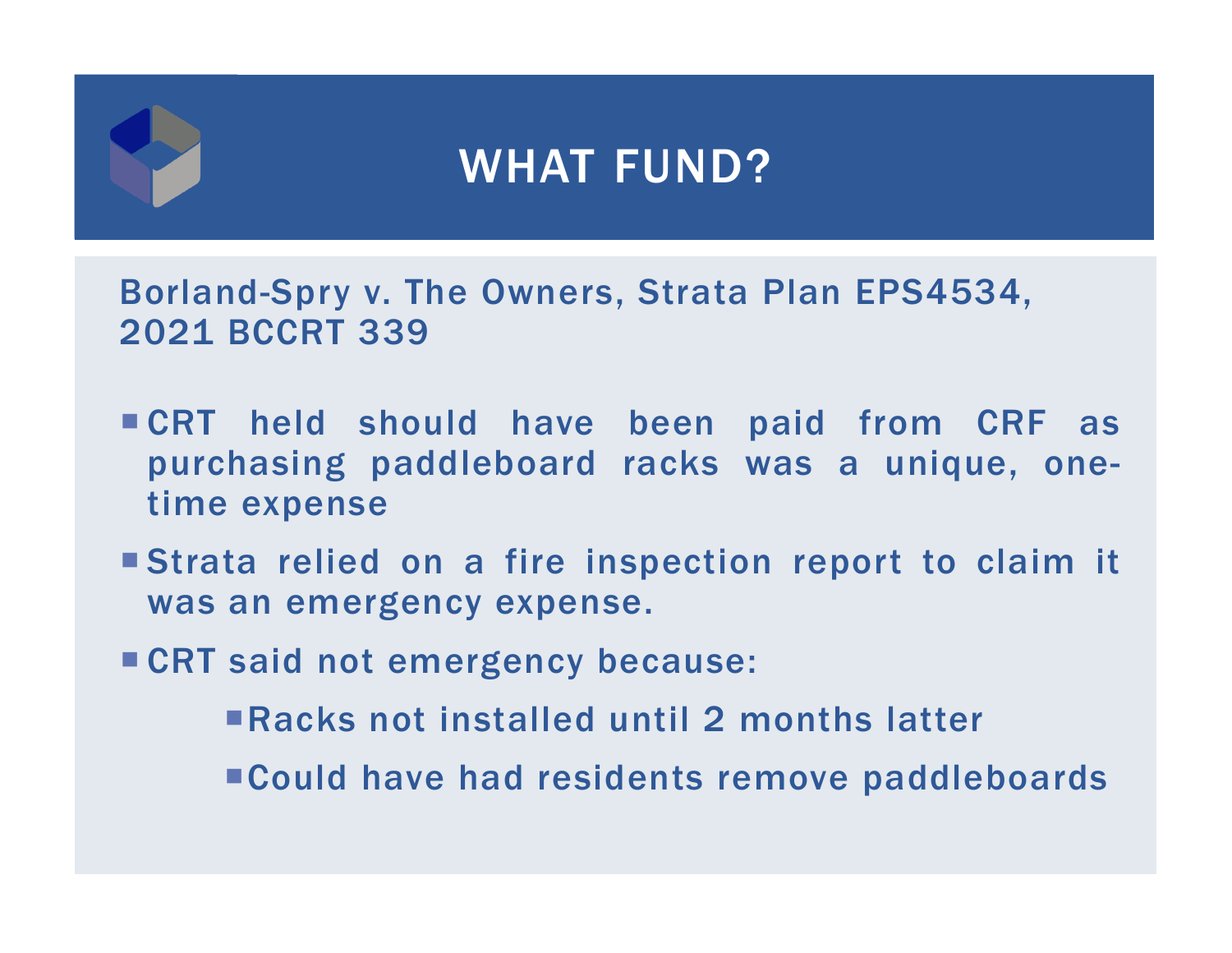Sometimes an expense that would normally fall in the CRF can become an Operating Fund Expense.

*Strata Corp. LMS 509 v. Andresen*, 2001 BCSC 201

■ Building envelope repairs and associated investigation expenses could be paid for through the Operating Fund since they were occurring on an ongoing basis each year. They were no longer unusual or extraordinary.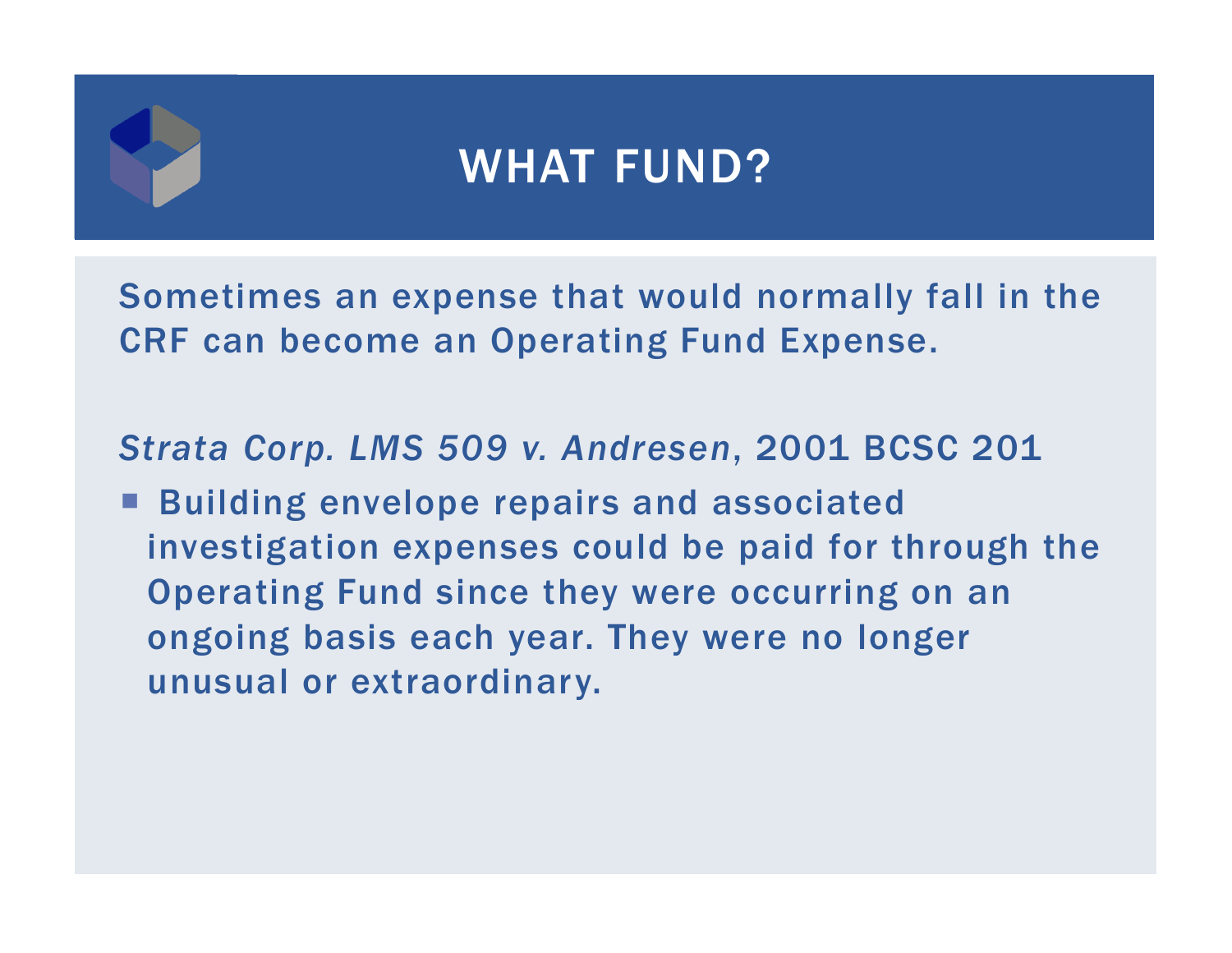# SO WHAT DOES IT ALL MEAN?

- Carefully consider how often the particular expense (not merely the general type of expense) occurs.
- If the particular type of expense is not one that occurs annually, the strata corporation must either:
	- call a Special General Meeting as expenses arise throughout the year;
	- **Phan very carefully for the AGM to ensure that** resolutions are presented for approval.
- consider more frequent work and descriptive budget categories (Borland-Spry)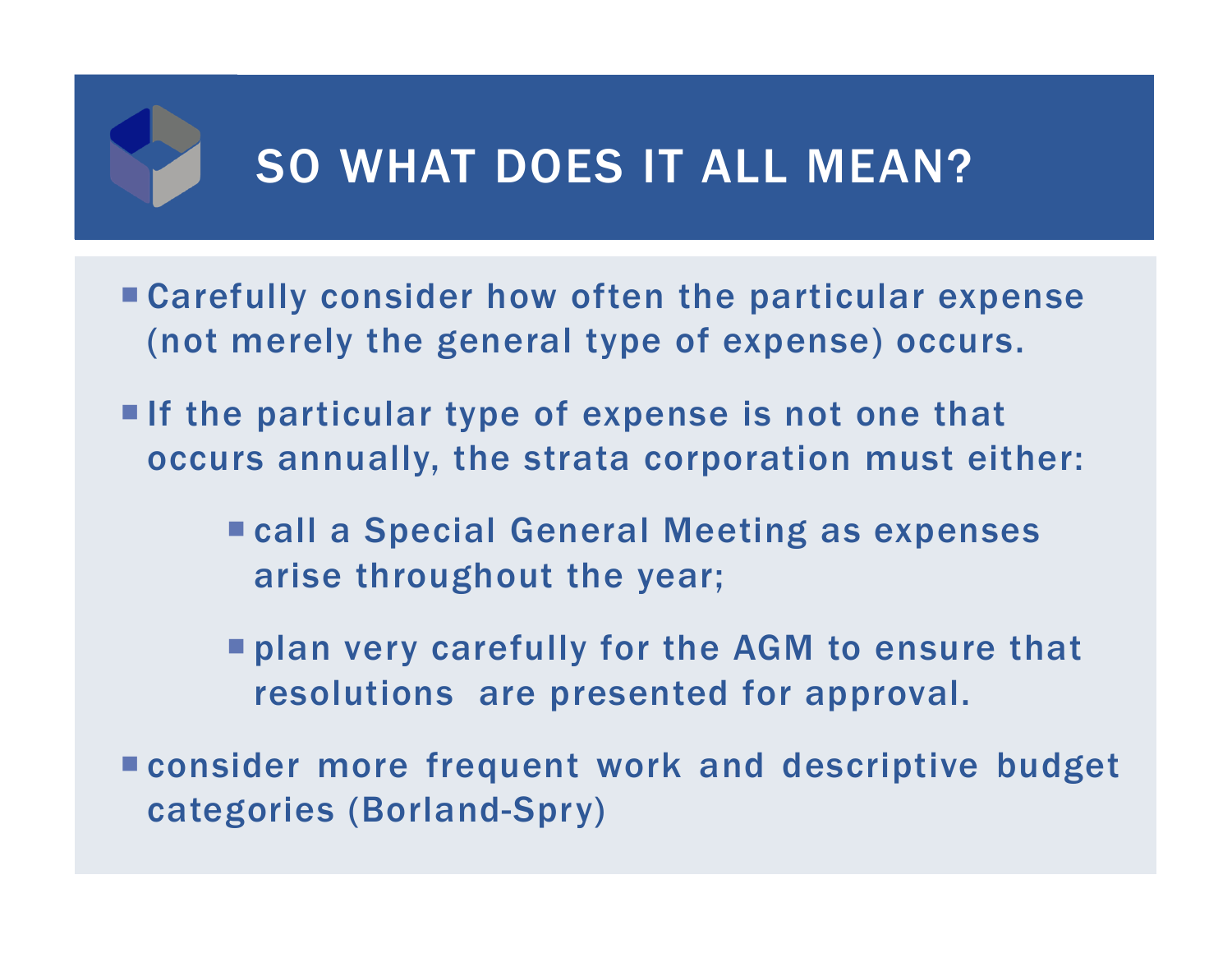# SO WHAT DOES IT ALL MEAN?

Practically this will likely mean:

- Lower repair and maintenance line items (what can really fall under the Operating Fund?);
- **Higher CRF contributions in the Operating Budget to** fund repairs (or alternatively more special levies);
- More frequent repairs (LMS 509 case).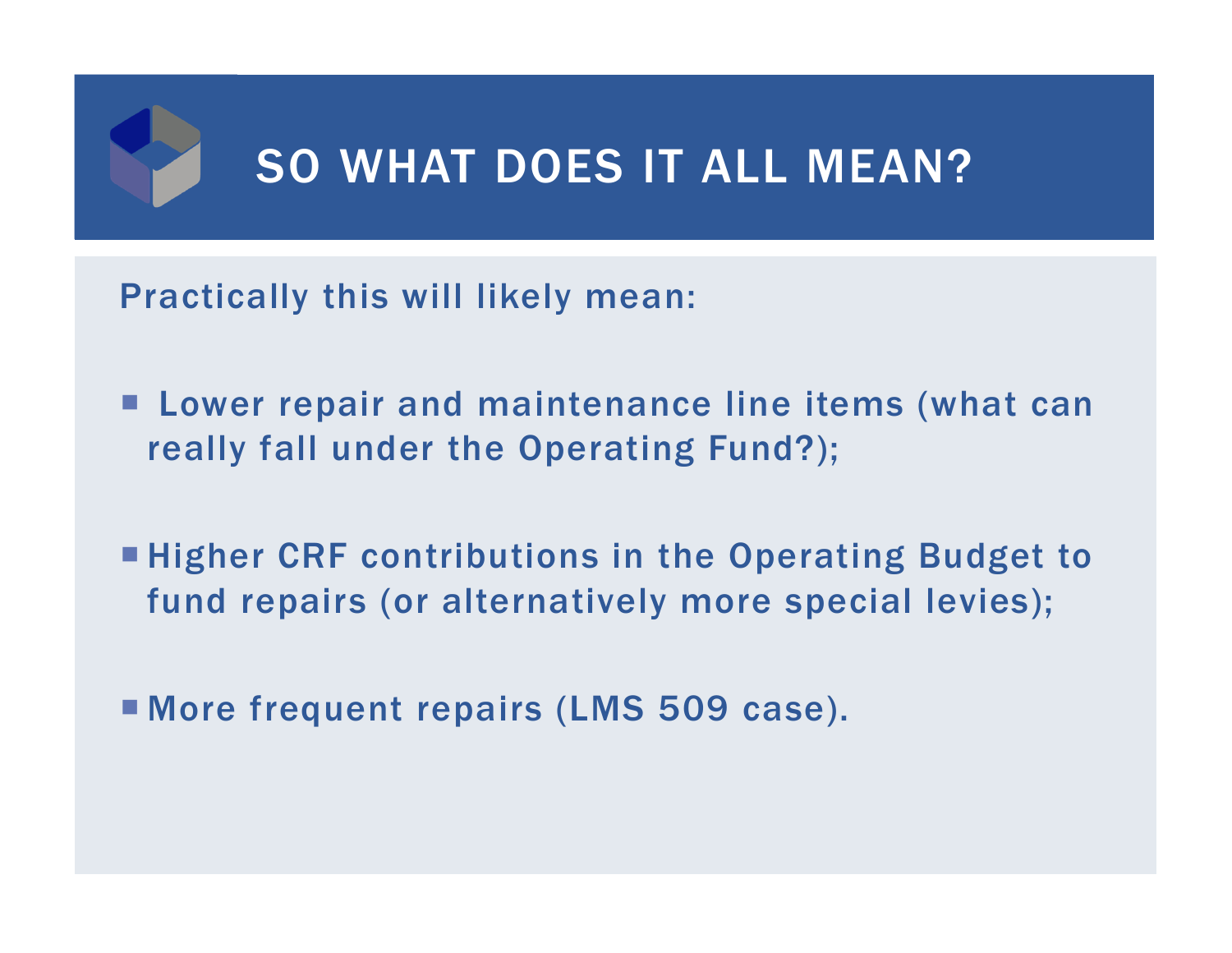

#### SPA s.98

- (3) The expenditure may be made out of the operating fund or contingency reserve fund if there are reasonable grounds to believe that an <u>immediate</u> expenditure is <u>necessary</u> to ensure safety or prevent significant loss or damage, whether physical or otherwise.
- (5) Any expenditure under subsection (3) must not exceed the minimum amount needed to ensure safety or prevent significant loss or damage.
- (6)The strata corporation must inform owners as soon as feasible about any expenditure made under subsection (3).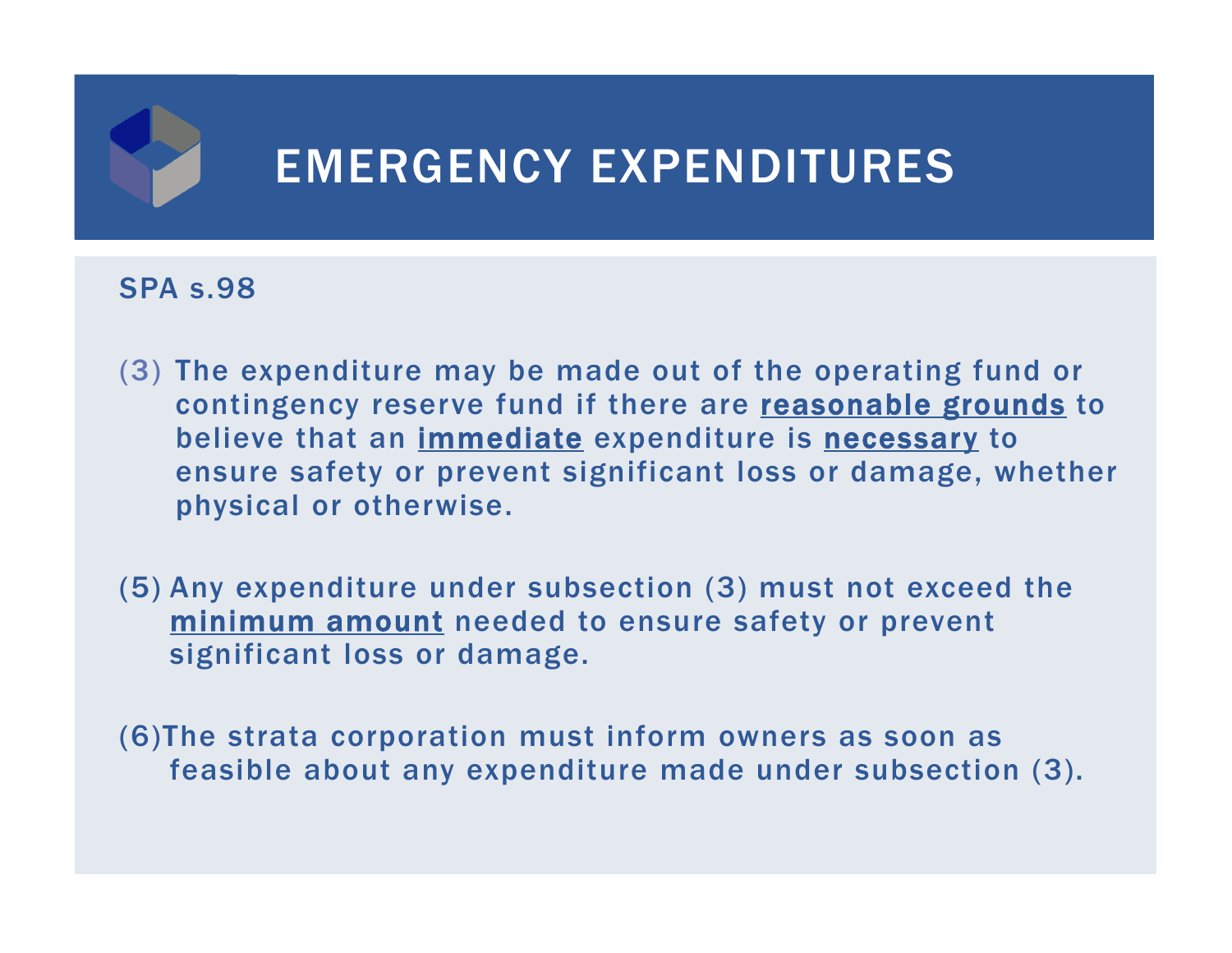#### EMERGENCY EXPENDITURES

To be an "emergency" an expenditure must be:

- based on reasonable grounds
- immediately necessary
- ensure safety or prevent significant loss or damage, whether physical or otherwise (including to obtain and maintain insurance)

It must not exceed the minimum amount needed.

The expense must have an urgent nature, not merely a prudent nature. (i.e. it cannot wait for 20 days to call a meeting).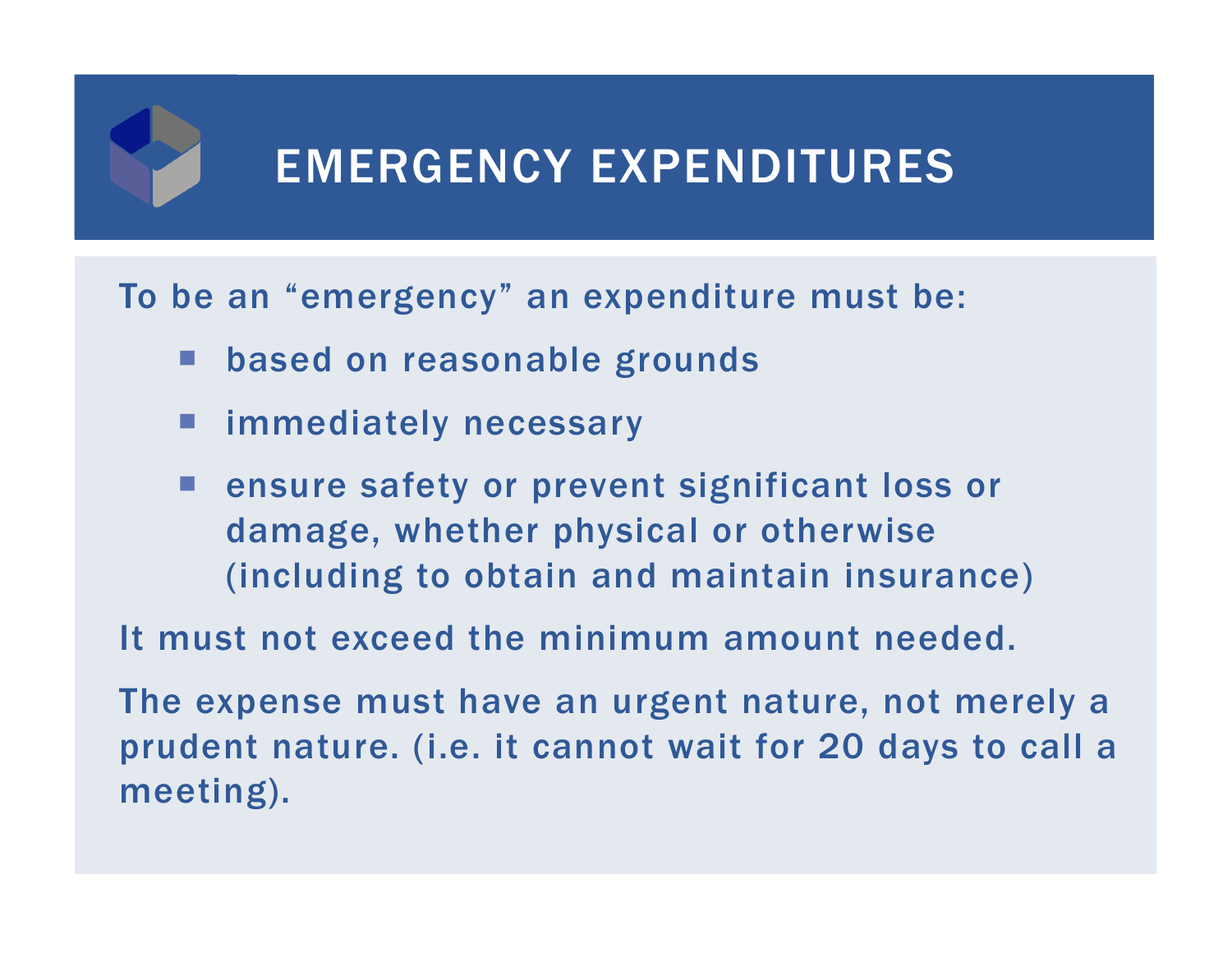# EMERGENCY EXPENDITURES

- A thoughtful analysis of whether an expense is an emergency is required – *Mitchell v. Strata Plan KAS 1202,* 2015 BCSC 2153;
- **Independent evidence or the advice of a professional saying** that the matter should be addressed immediately is helpful in meeting the test - *Perry et al. v. The Owners, Strata Plan LMS 180*, 2017 BCCRT 135.
- **The fact that something has been in need of repair for a long** time and there is now increased urgency, does not mean it is an emergency (in fact, it can indicate the opposite) - *Fournier v. The Owners, Strata Plan LMS 768*, 2017 BCCRT 1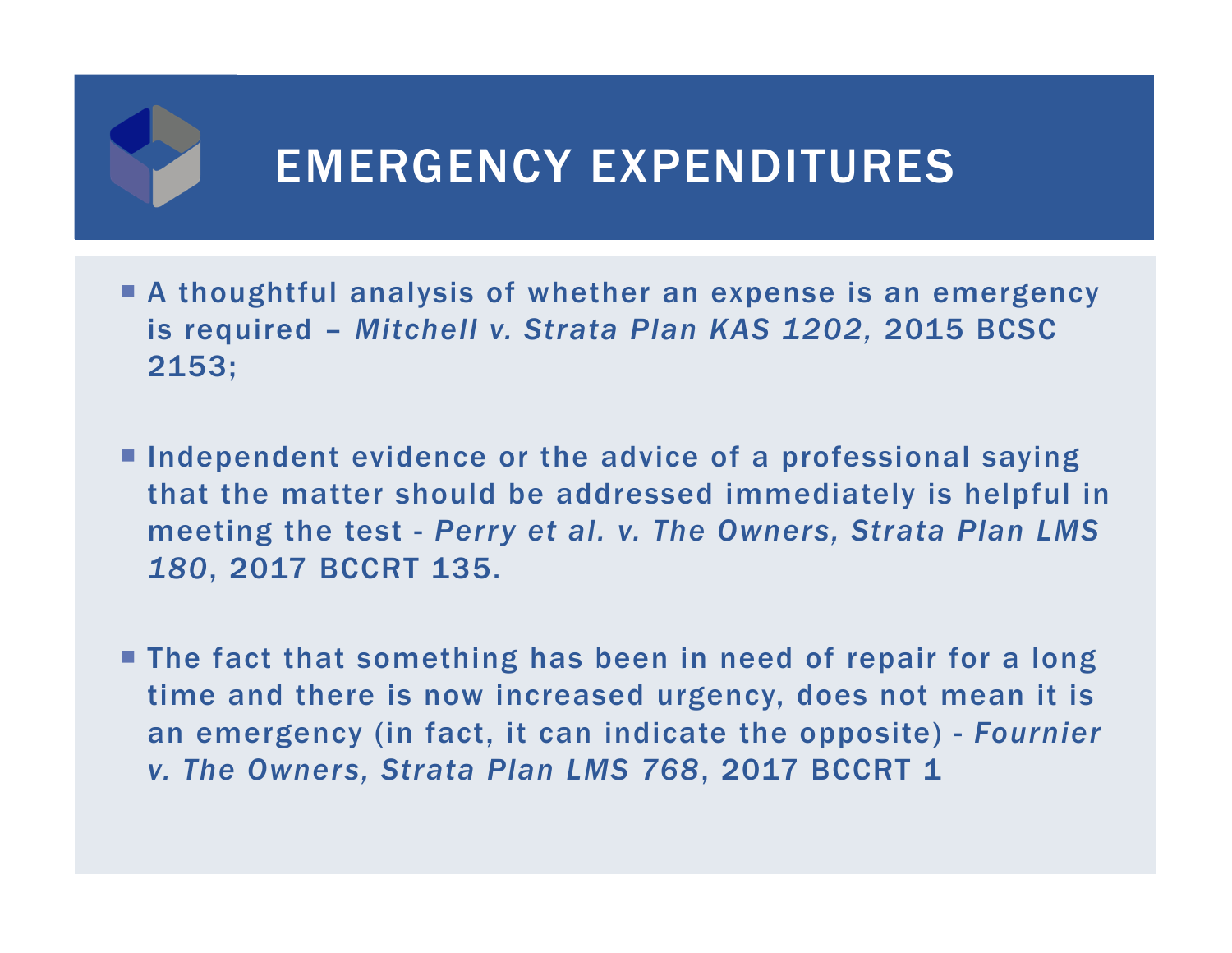# EMERGENCY EXPENDITURES

- Cannot lump unrelated and/or non-urgent expenses together with a legitimate emergency expense - *Stevenson v. The Owners, Strata Plan VIS 1419*, 2017 BCCRT 70.
- Cost overruns on a project are not an emergency expenditure *Stevens v. The Owners, Strata Plan KAS 2490*, 2021 BCCRT 492
- **Legal fees can be an emergency expense depending on the** circumstances - *Campbell et al v. The Owners, Strata Plan BCS 2742*, 2019 BCCRT 111; *Sabell v. The Owners, Strata Plan KAS 3635*, 2021 BCCRT 620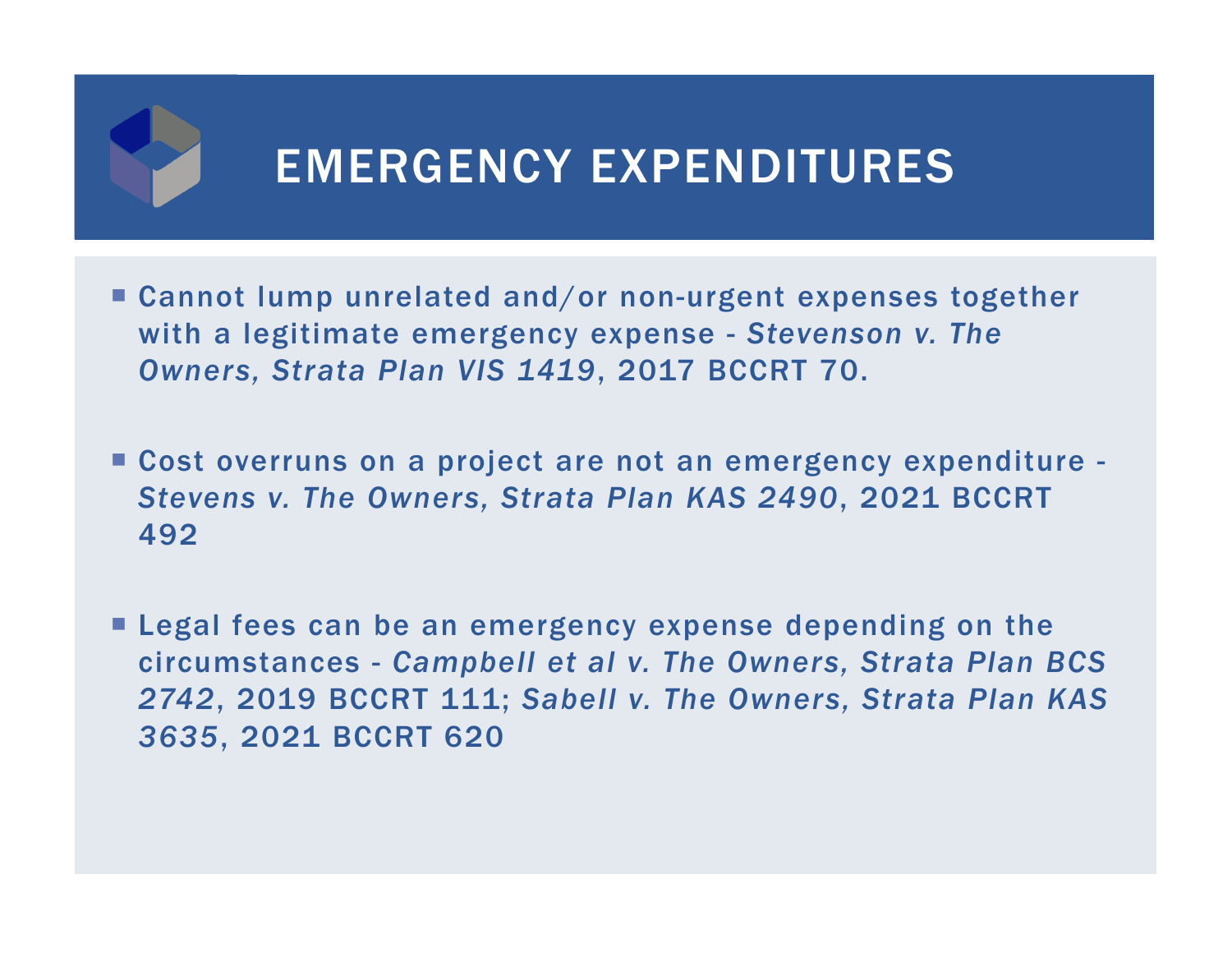

#### SPA s.98

- (1) If a proposed expenditure has not been put forward for approval in the budget or at an annual or special general meeting, the strata corporation may only make the expenditure in accordance with this section.
- (2) Subject to subsection (3), the expenditure may be made out of the operating fund if the expenditure, together with all other unapproved expenditures, whether of the same type or not, that were made under this subsection in the same fiscal year, is
	- (a) less than the amount set out in the bylaws, or
	- (b) if the bylaws are silent as to the amount, less than \$2000 or 5% of the total contribution to the operating fund for the current year, whichever is less.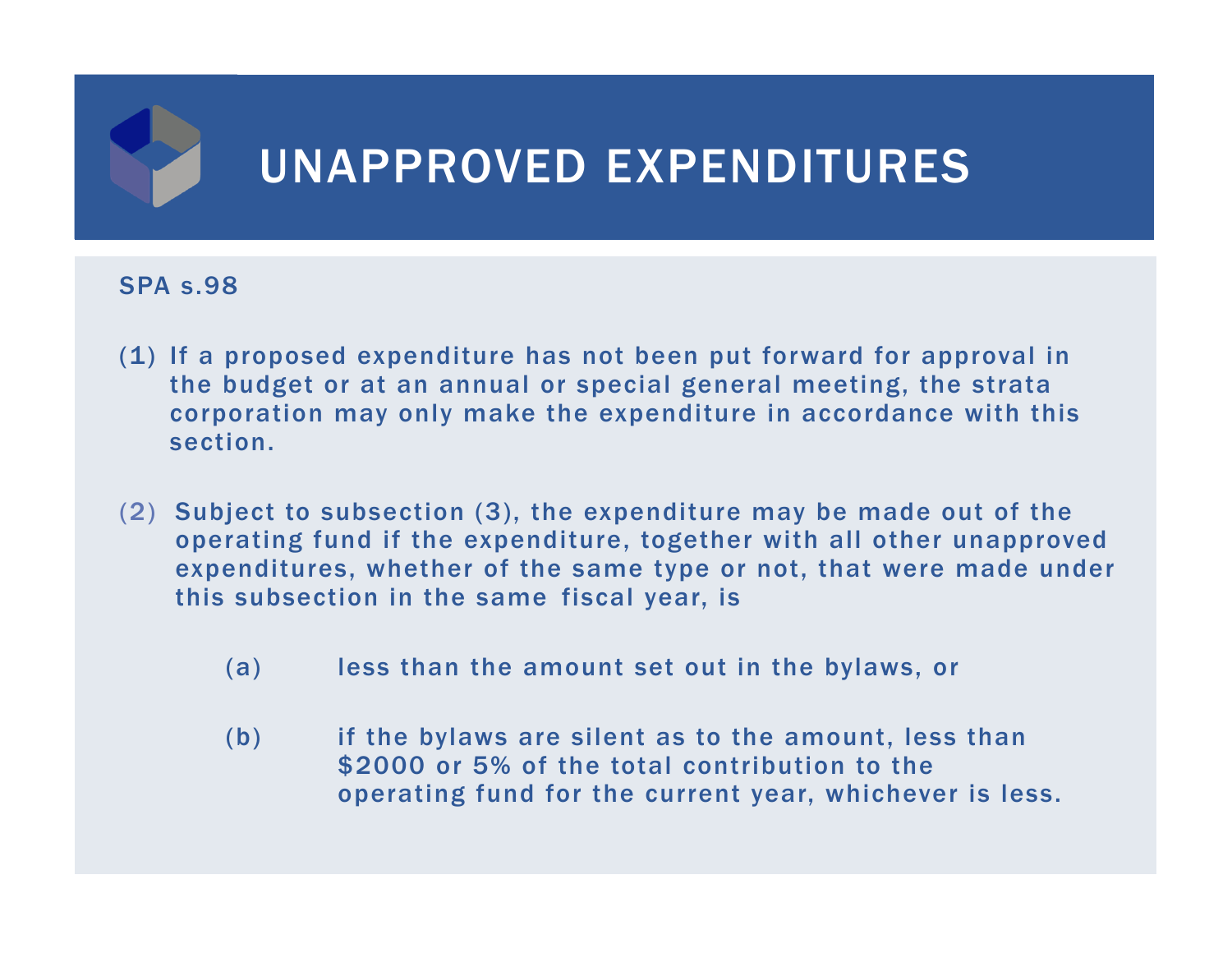

What is it?

- SPA doesn't define and the decisions take different approaches
- Bill must be paid to be an expenditure. Merely incurring the expense doesn't count- Wollf v. The Owners, Strata Plan NES3191, 2021 BCCRT 987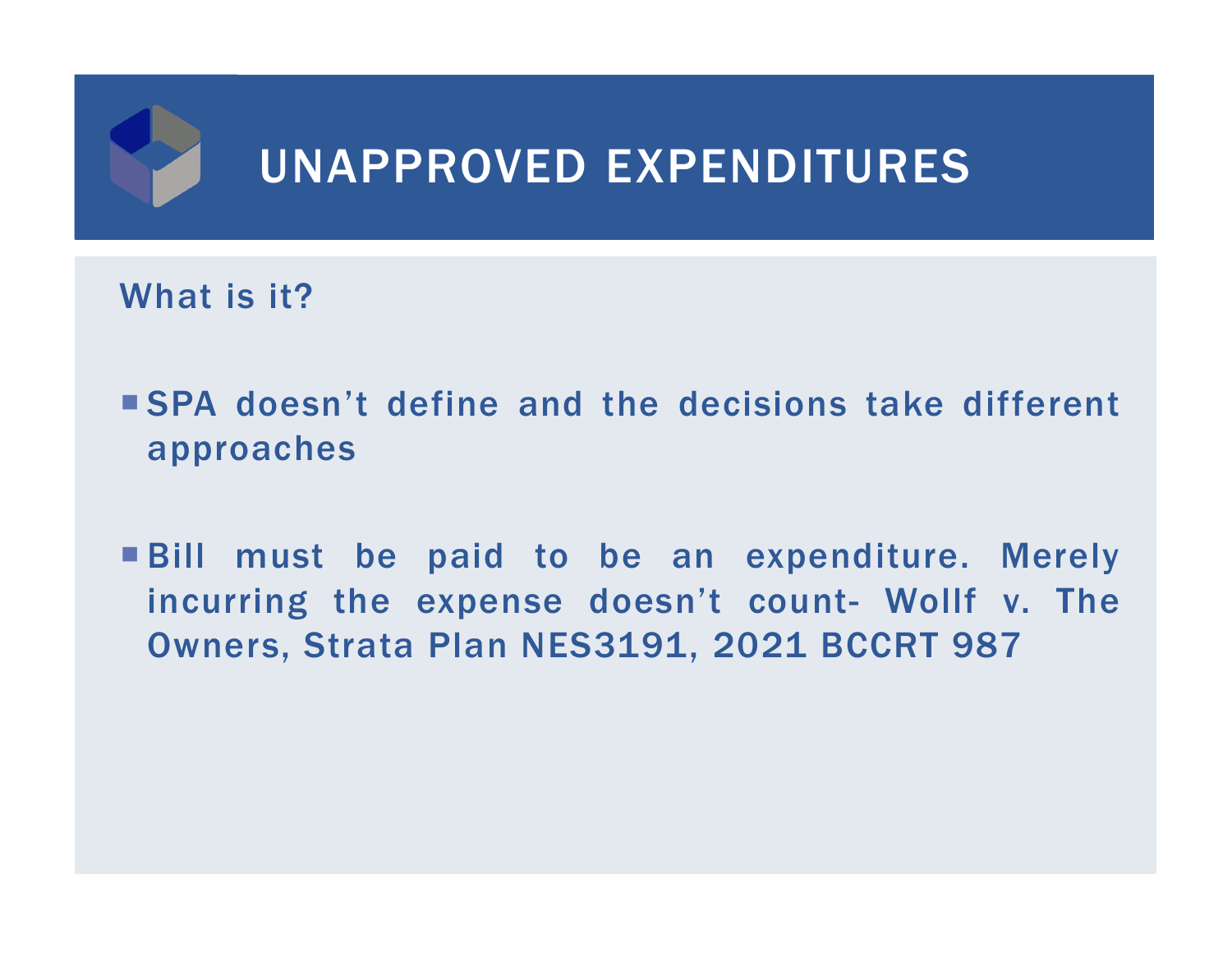# UNAPPROVED EXPENDITURES

Different interpretations of what an "unapproved expenditure" is:

Only an expense for which there is no line item (*Woytuik v. The Owners, Strata Plan VIS 5970*, 2017 BCCRT 3)

OR

One or more approved expense categories which exceed the budget overall (*Gadbois v. The Owners, Strata Plan NES 206*, 2020 BCCRT 353)

#### OR

An approved expense which exceeds the amount for the expense line item (*Haw v. The Owners, Strata Plan EPS 1869*, 2019 BCCRT 509; 1093870 B.C. Ltd. v. The Owners, Strata Plan NW213 2022 BCCRT 328)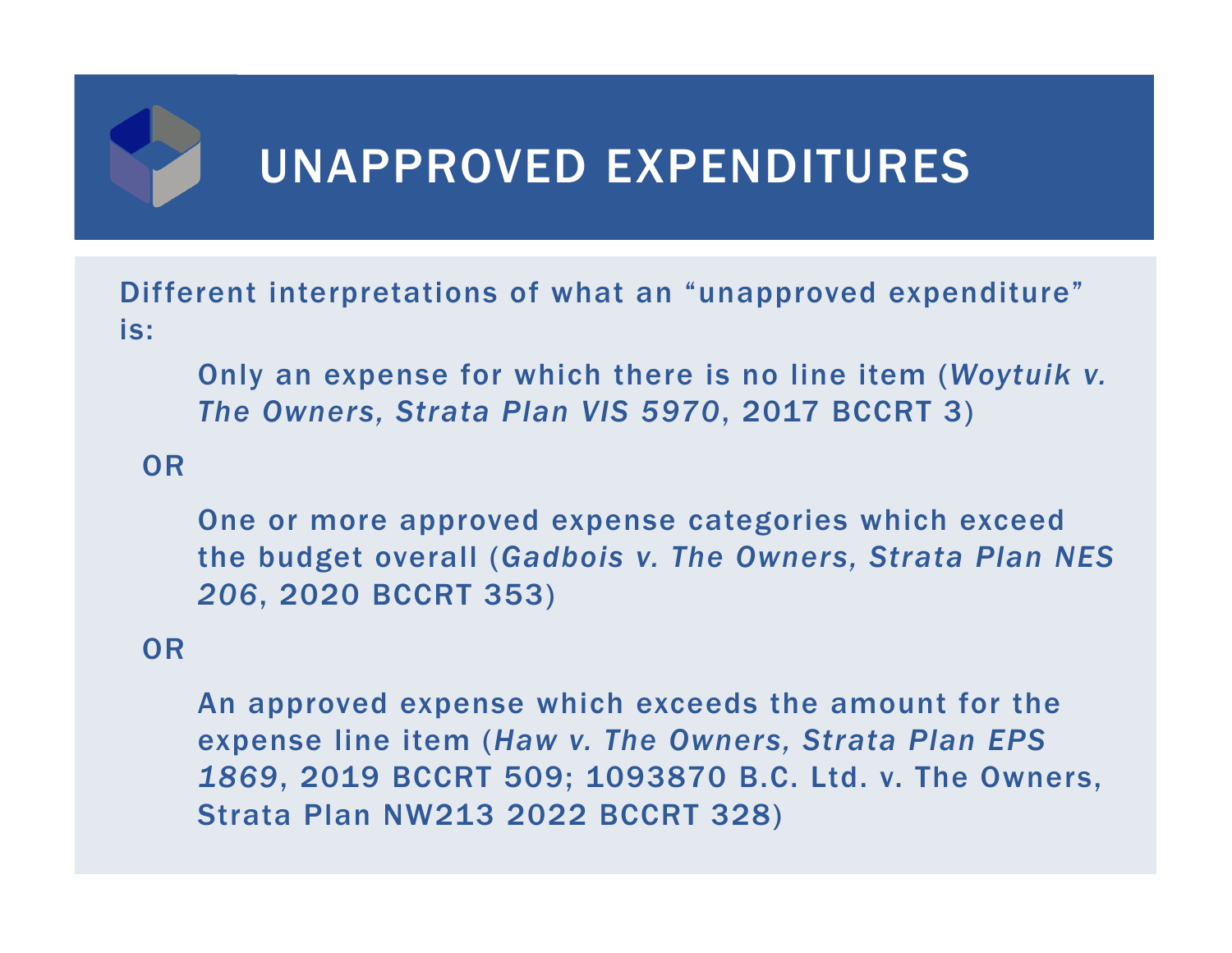

#### Cases are hard to reconcile.

- Prefer Gadbois/Woytuiuk combination (no line item or exceeds budget overall) – most consistent with the SPA
- Consider whether a bylaw could define what is "unapproved" – s.98(4) SPA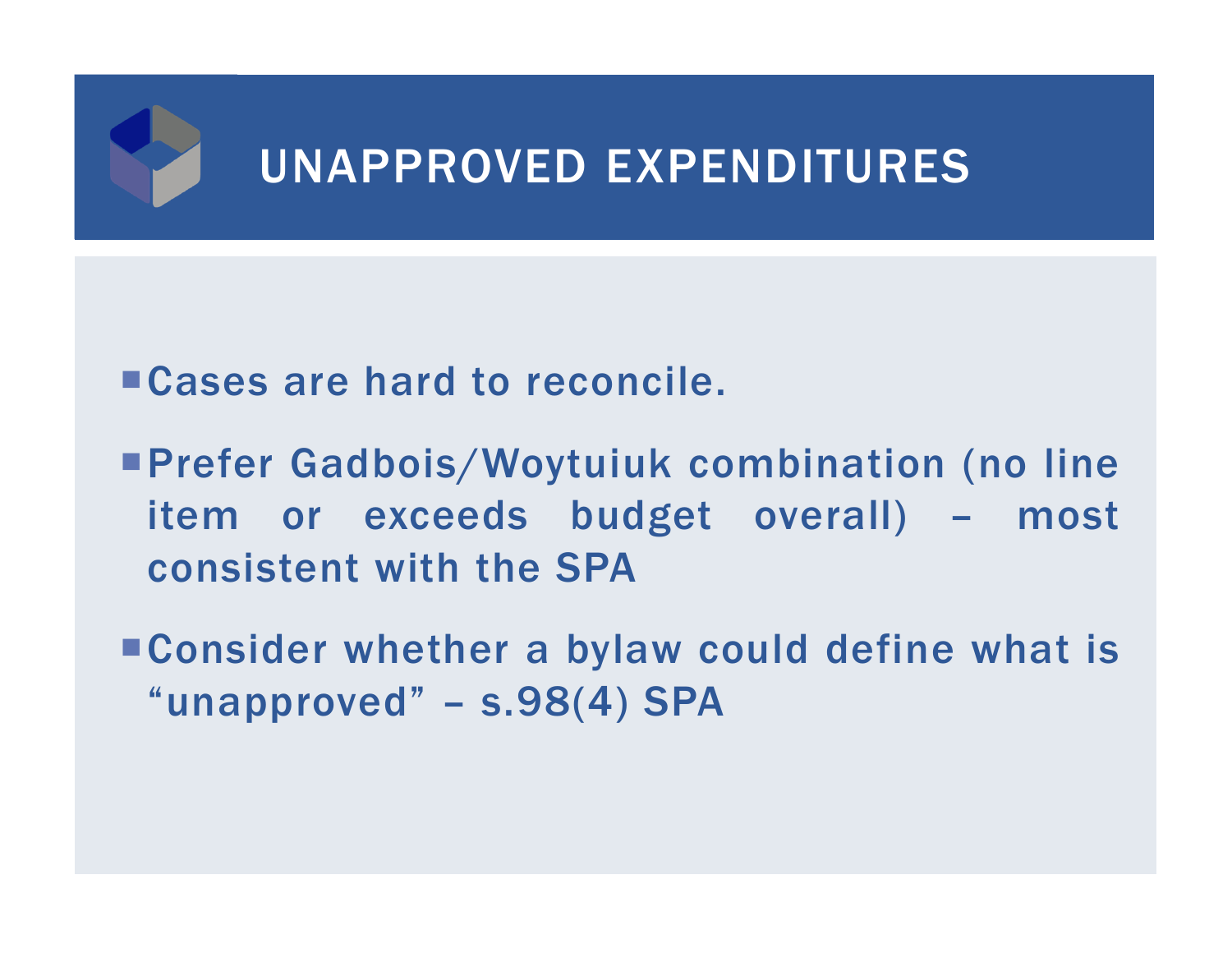# UNAPPROVED EXPENDITURES

Some things to note regarding unapproved expenditures:

- **There is a limit to them (\$2,000 or 5% of strata fee** total or the amount in bylaws);
- The limit does not apply to emergency expenditures but they are still counted toward the total for unapproved Operating Fund expenses.
- Only applies to the Operating Fund (CRF expenses must be approved or be an emergency);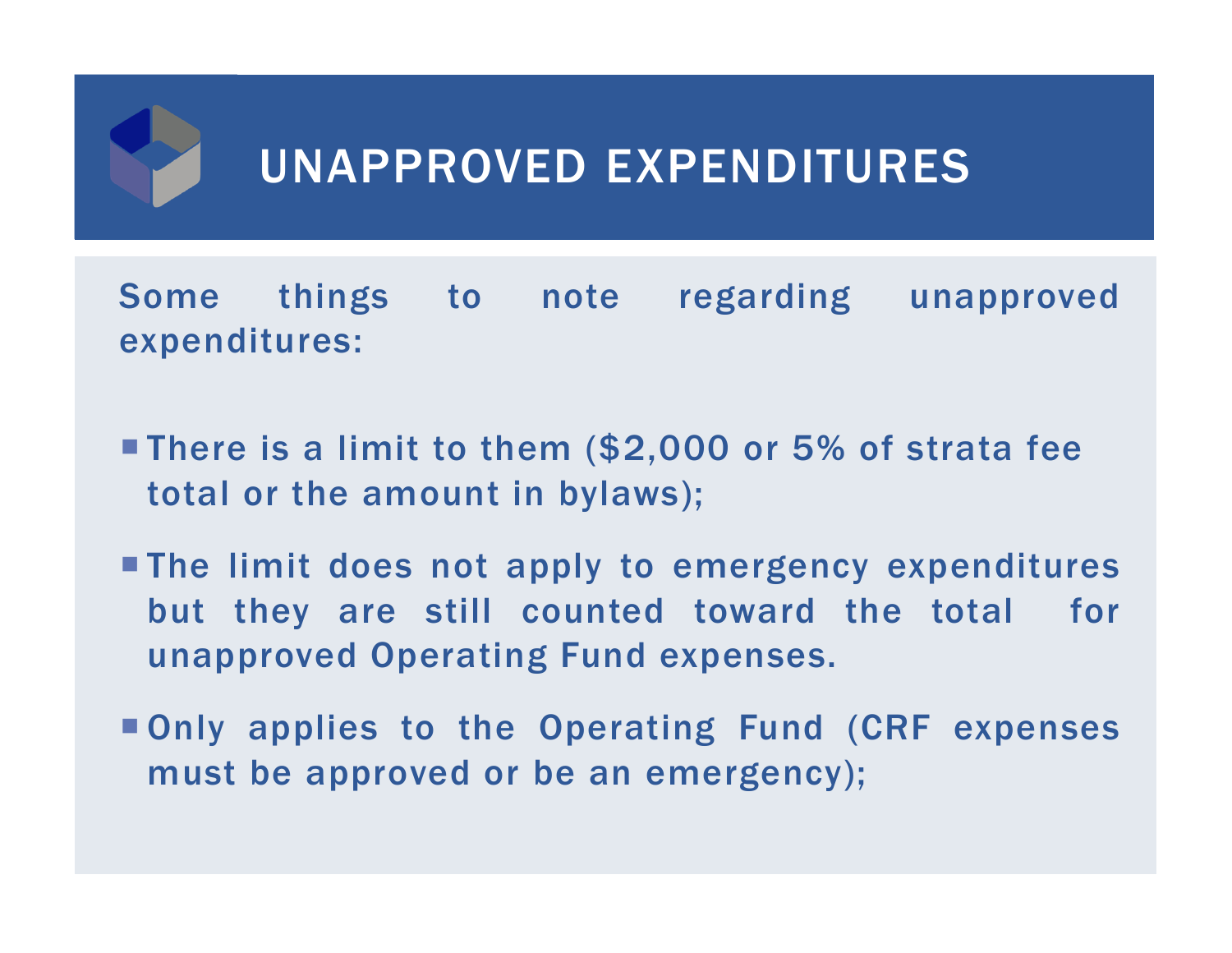

Some things to note:

- Need to seek approval before exceeding the limit-Gadbois v. The Owners, Strata Plan NES 206, 2020 BCCRT 353.
- Expenses need to be consistent with category Borland-Spry v. The Owners, Strata Plan EPS4534, 2021 BCCRT 339
- The bylaws can set out further conditions or limitations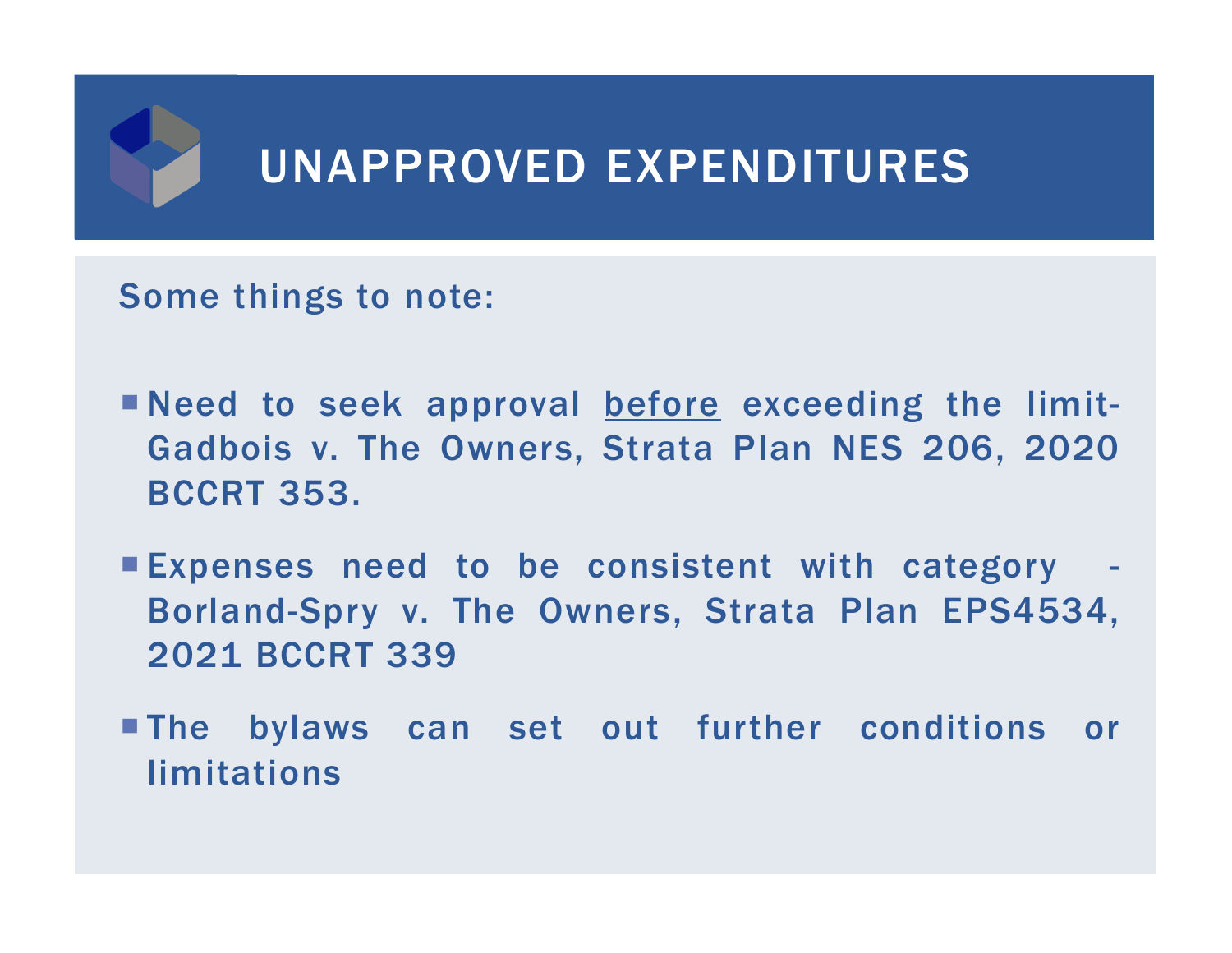# LOANS FROM CRF

- Regulation 6.3(1) permits <sup>a</sup> loan from CRF to Operating Fund
- Only to cover temporary shortages in the operating fund resulting from expenses becoming payable before the strata fees have been collected.
- The loan must be repaid by the end of that fiscal year of the strata corporation.
- Cannot use the CRF to make up for poor budgeting (i.e. transfer and approve at next AGM)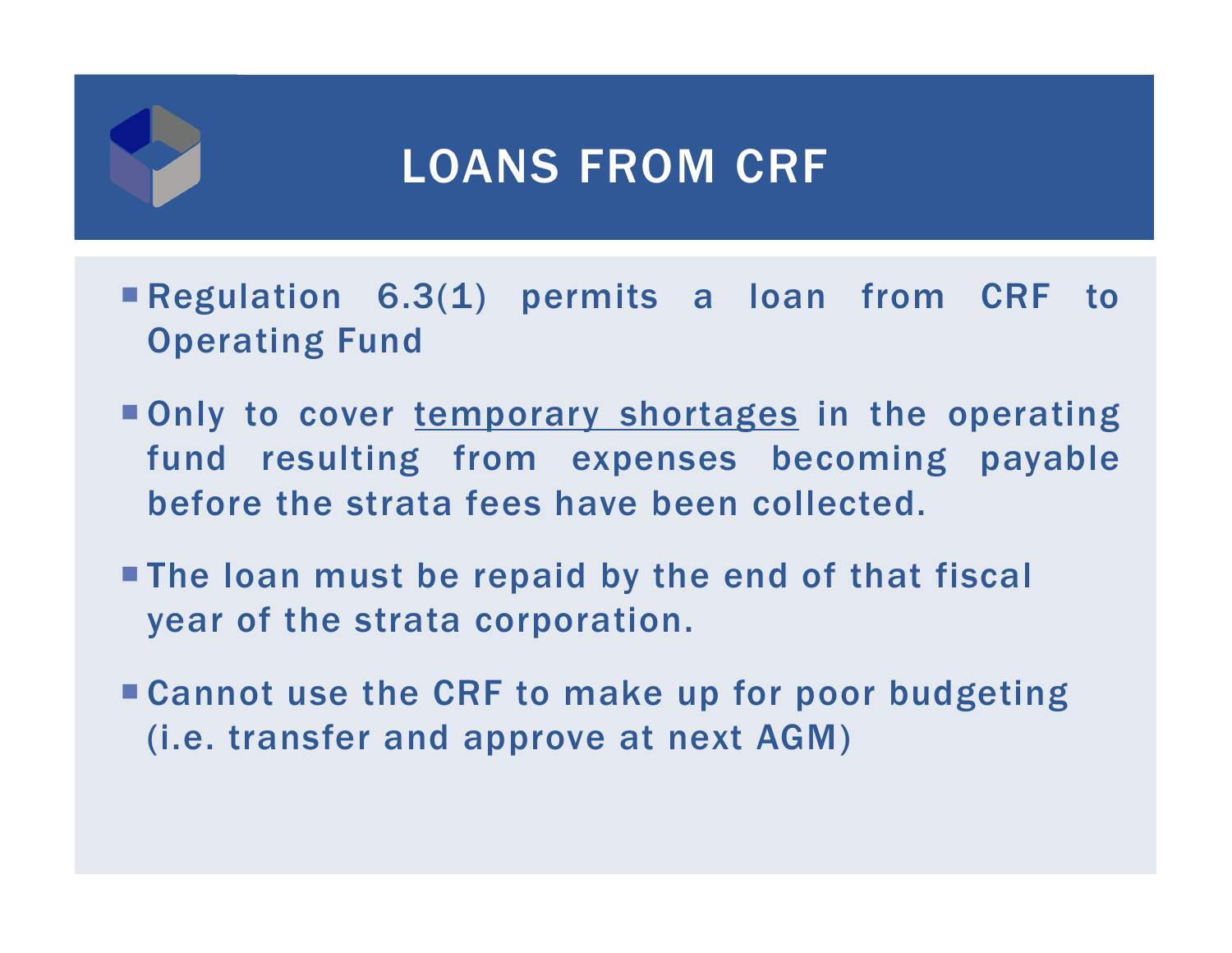

# SURPLUS AND DEFICIT

#### SPA s.105(1) - Surplus

A surplus must be dealt with in one or more of the following ways:

- (a) transferred into the contingency reserve fund;
- (b) carried forward as part of the operating fund, as a surplus;
- (c) used to reduce the total contribution to the next fiscal year's operating fund;
- (d) any other use approved by  $\frac{3}{4}$  vote.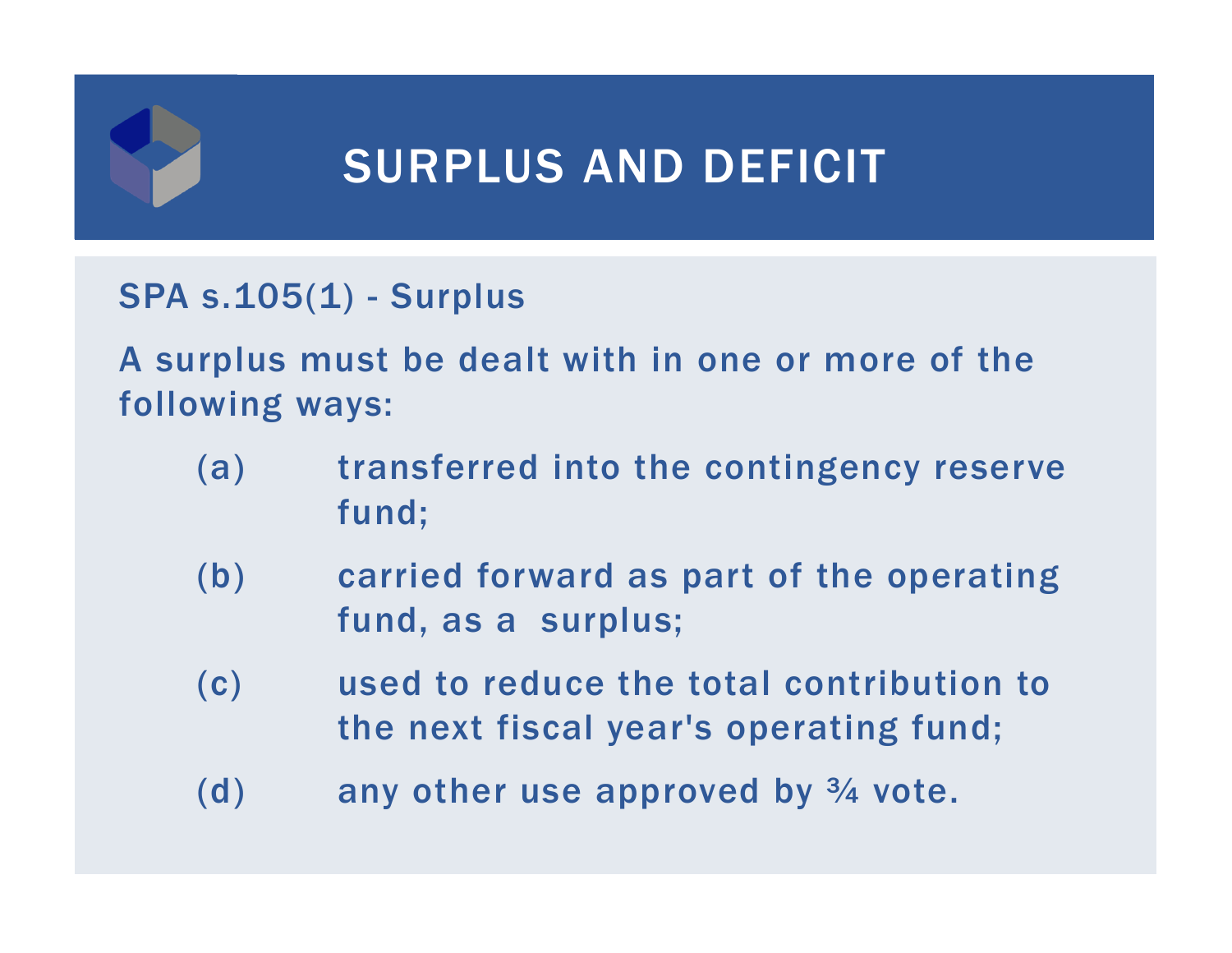

# SURPLUS AND DEFICIT

- Use is usually reflected in the proposed Operating Budget and approved as part of it
- Council can decide on its own what to do with the surplus - *Kierans et al v. The Owners, Strata Plan EPS 1290*, 2019 BCCRT 1086
- Can use the surplus for non-operating fund expenses –*Lo v. Strata Plan VR 2100,* 2018 BCCRT 366.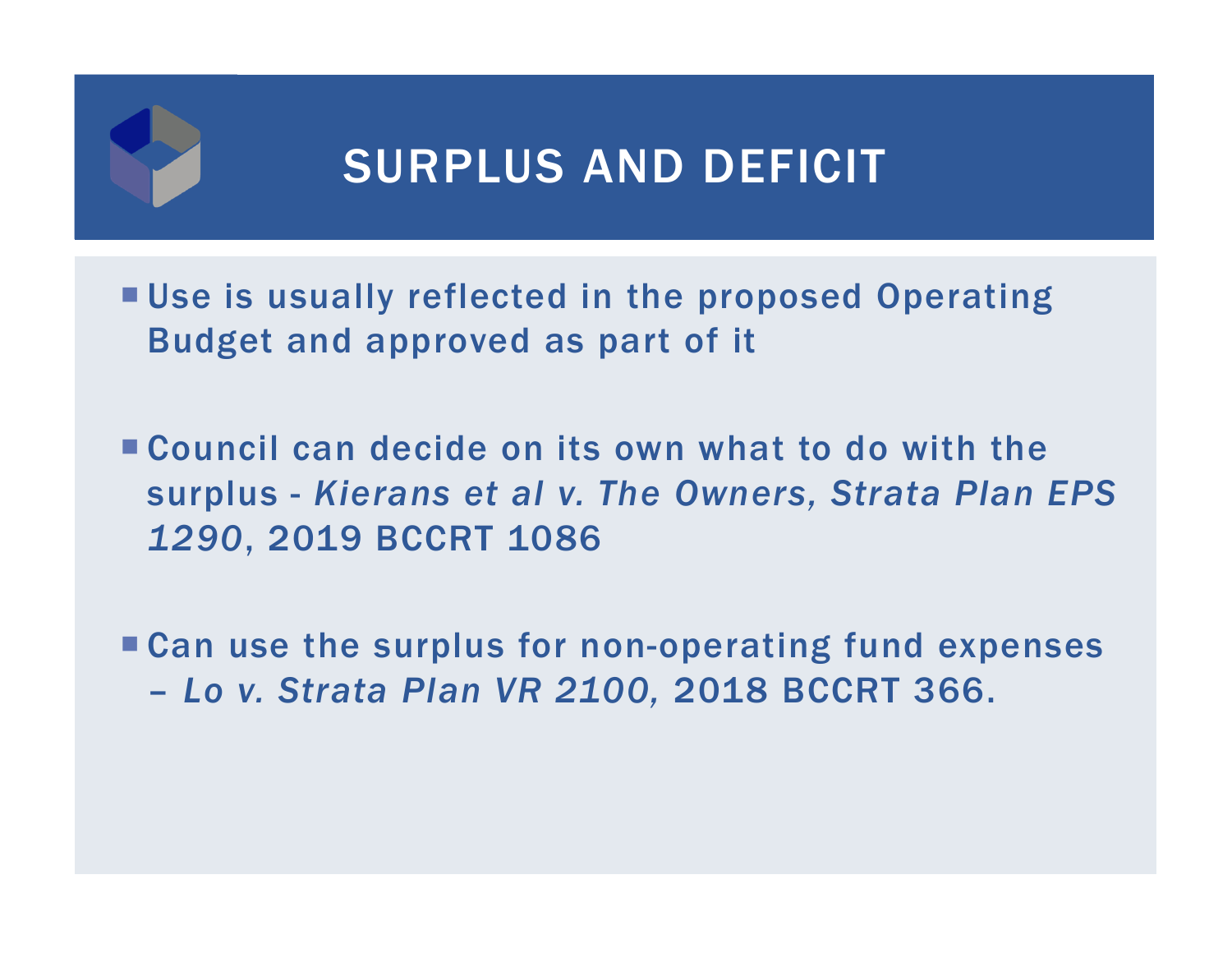

SPA s.105(2) – Deficit

A deficit must be eliminated during the next fiscal year.

That can be done by:

- **Increasing strata fees for the coming fiscal year;**
- Applying a prior surplus against the deficit;
- Operating below budget (*Townsend v. Strata Plan NW2545*, 2018 BCCRT 209)